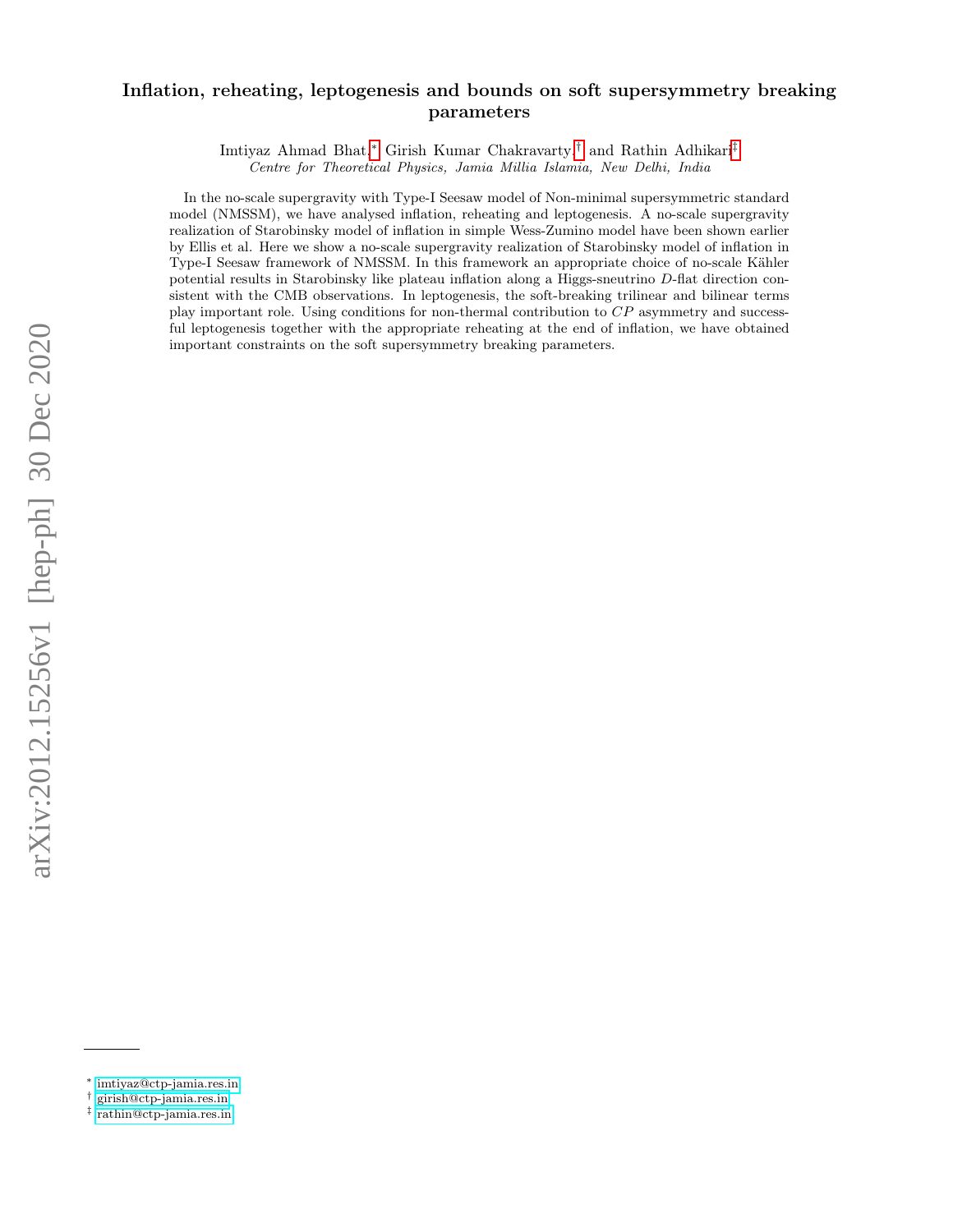### I. INTRODUCTION

2

An epoch of rapid exponential expansion is needed to solve the horizon and flatness problem and this is dubbed as the inflation [\[1](#page-12-0)[–5\]](#page-12-1) (For non-standard inflationary scenario like brane world inflation readers are suggested to go through [\[6](#page-12-2)[–10\]](#page-12-3)). For short review of Inflation and cosmological perturbation theory and supergravity inflation model building, we refer the reader to articles [\[11,](#page-12-4) [12\]](#page-12-5). The scalar field which could drive inflation is not usually connected to particle physics. This is because the inflation is required to satisfy the slow-roll condition and then the couplings associated with the scalar field does not in general match with the couplings of scalar fields in particle physics. The low upper bound on the tensor-to-scalar ratio by Planck-2018 [\[13\]](#page-12-6) and BICEP2+Keck Array [\[14\]](#page-12-7) rules out the standard particle physics models with quartic and quadratic potentials. Still in the particle physics Standanrd model context, there exists many appealing models, such as, a successful Higgs inflation scenario has been discussed in [\[15\]](#page-12-8) but it suffers from unitarity violation problem. For other Higgs as well as sneutrino-Higgs inflationary scenarios in supergravity embedding of MSSM and NMSSM, we refer the reader to articles [\[16](#page-12-9)[–20\]](#page-12-10). Another important surviving model is the Starobinsky  $R + R^2$  model [\[21\]](#page-12-11) which predicts a very low tensor-to-scalar ratio of order 10<sup>-3</sup>. In the no-scale supergravity framework it was shown by Ellis et al [\[22\]](#page-12-12) that a no-scale Kähler potential along with a simple Wess-Zumino model superpotential results in a Starobinsky type plateau inflation. A power-law models of Starobinsky inflation  $R + R^{\beta}$  in no-scale SUGRA, which can accommodate larger values of tensor-to-scalar ratio than  $r \sim 10^{-3}$ , has been derived and discussed in [\[23\]](#page-12-13). There has been a lot of work done in no-scale supergravity inflation from F-term [\[24–](#page-12-14)[26\]](#page-12-15) and D-term scalar potentials [\[27–](#page-12-16)[31\]](#page-12-17).

In this article we study the Starobinsky-like scenario in the Type-I Seesaw model. The earlier work on SUGRA inflation in Type-I Seesaw has been studied in [\[32\]](#page-12-18). To get small active neutrino masses around eV scale, if one try to avoid too small Yukawa couplings of neutrinos, the seesaw mechanism with heavy right handed neutrinos is preferred. In the Non-minimal extension of Minimal Supersymmetric Standard Model (NMSSM), there are singlet heavy right handed neutrinos which could explain the light neutrino mass with not too small Yukawa couplings of neutrinos with scalars. The sneutrinos which are scalars and superpartner of these heavy right handed neutrinos, could play the role of inflation and then the slow roll condition of inflation potential could be addressed. There is another cosmological problem: the observed baryonic asymmetry of the universe over antibaryons. One suitable mechanism which could address this problem is baryogenesis via leptogenesis through sphaleron transition. In leptogenesis, the leptonic asymmetry could be created from the out of equilibrium decays of heavy right-handed neutrinos and sneutrinos. In general, for successful leptogenesis with heavy right handed neutrinos requires the mass of such heavy neutrinos to be above 10<sup>9</sup> GeV. However, after inflation, large number of massive gravitinos may be produced and their decays could modify the abundance of light elements as observed. To avoid this problem, the reheating temperature is required to be within 10<sup>6</sup> to 10<sup>9</sup> GeV. This gravitino problem could be circumvented if one considers soft-leptogenesis in which soft supersymmerty breaking terms in the Lagrangian are considered. In presence of these terms, heavy sneutrino and anti-sneutrino in the same supermultiplet will mix. Leptogenesis could occur below  $10^9$  GeV in which the asymmetry is generated from the decay of these mixed eigenstates and the gravitino problem could be avoided. Thus heavy right handed neutrinos and sneutrinos could play role in successful inflation, reheating, leptogenesis as well as in the formation of light neutrino mass. In this work, we try to correlate all these issues and find out what kind of conditions on various parameters including Yukawa couplings of heavy right handed neutrinos and soft supersymmetry breaking parameters, are required to be satisfied.

In leptogenesis the sneutrino and antisneutrino mixing was initially discussed in [\[33–](#page-12-19)[35\]](#page-12-20). However, to get the required leptonic asymmetry from such mixed states, it was shown later [\[36,](#page-12-21) [37\]](#page-12-22) that the finite temperature effect associated with phase space and the statistical factors associated with fermion and boson final states, are to be taken into account. Later on, it was shown in [\[38\]](#page-13-0) that for generic trilinear soft supersymmetry breaking parameter A, the sufficient leptonic asymmetry could be produced non-thermally at  $T = 0$ . CP asymmetry could be possible near resonance for which the other soft breaking parameter B is below supersymmetry breaking scale  $m_{susy}$  or at away from resonance for which even  $B \sim m_{susy}$  could be possible. The higher order correction for the decays of mixed states may come from vertex corrections and self-energy corrections (mixing). However, with very small mass splitting of mixed eigenstates, the CP asymmetry corresponding to higher order diagrams with self energy corrections dominates over vertex corrections. However, one important criteria of the higher order diagrams for the lepton number violating decays to get CP asymmetry non-thermally is that there should be non-zero lepton number violation on the right of the cuts [\[39\]](#page-13-1). Some self energy diagrams satisfy this criteria and will contribute significantly to non-zero CP asymmetry at  $T = 0$  for non-thermal leptogenesis.

In our work, we have considered this scenario of leptogenesis with generic A parameters in further details by taking into account various scattering processes which could washout the generated leptonic asymmetry from the decays. Using Boltzman equations we have obtained the leptonic asymmetry and the freeze-out temperature depending on the choices of various soft susy-breaking parameters.

The paper is organized as follows. In Section [II,](#page-2-0) we have derived the model in sugra framework and discussed in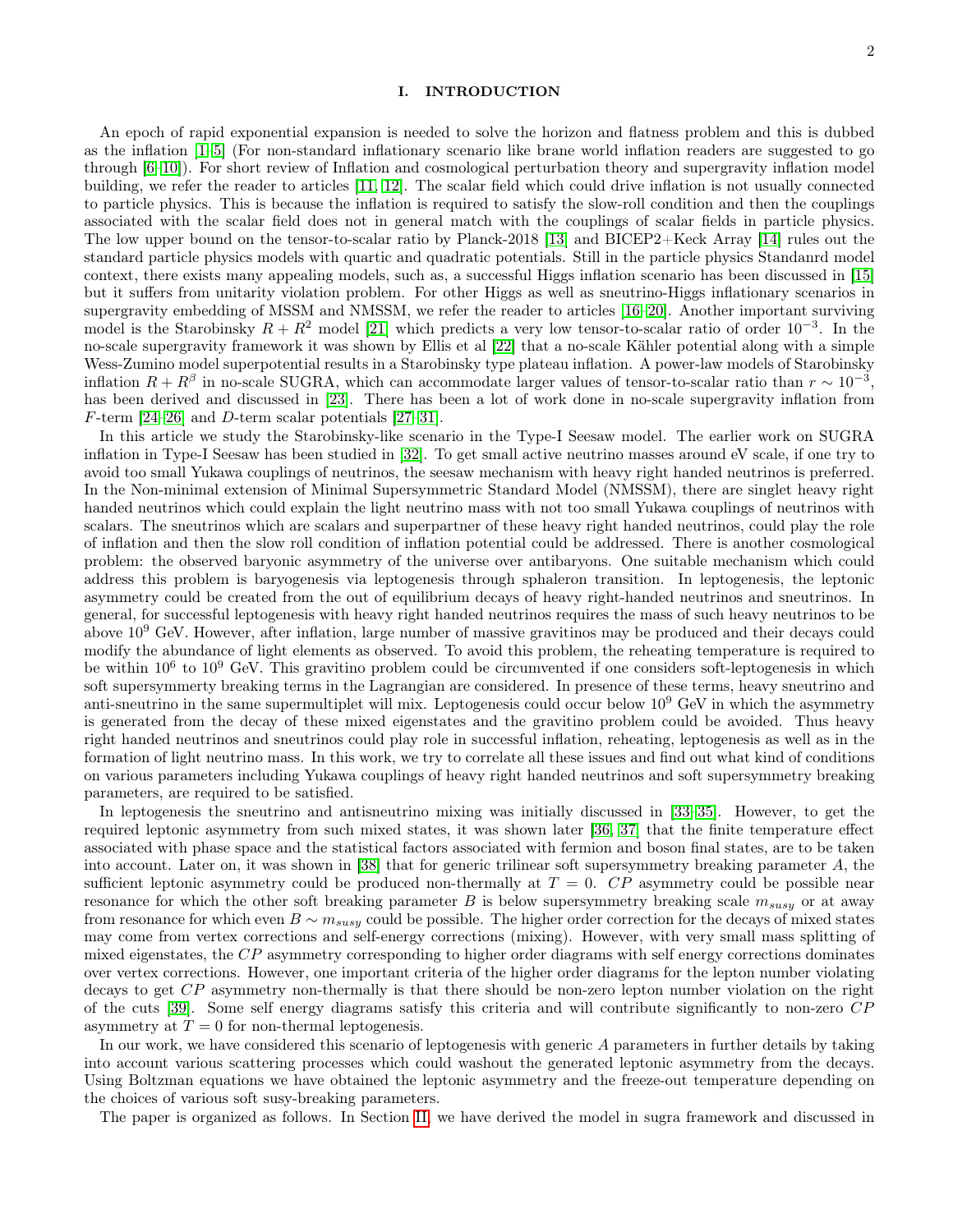detail the F-term SUGRA inflation model in NMSSM fields where heavy right handed neutrino fields are present. In Section [II B,](#page-4-0) for Starobinsky like plateau potentials in Type-I Seesaw setup, various conditions on different parameters have been discussed and numerical analysis for the CMB observables have been done. In section [III,](#page-5-0) there is discussion on leptogenesis from the mixed eigenstates of sneutrino antisneutrino mixing. From the decay of such states leptonic asymmetry is shown to be generated and constraints on A and B parameters is obtained for non-thermal leptogenesis with generic A coupling. Particularly, in section IIIA, CP asymmetry, in section IIIB, details of Boltzman equations and in section [III C,](#page-8-0) there is short discussion on constraints of soft susy breaking parameters from neutrino mass related with successful inflation, requirement of reheating, non-thermal condition in leptogenesis, out of equilibrium conditions of the decays of sneutrinos. In section [IV,](#page-11-0) some concluding remarks have been given.

# <span id="page-2-0"></span>II. SUPERGRAVITY INFLATION IN TYPE-I SEESAW

### A. The model

In this model we study inflation and leptogenesis with two Higgs doublets and left-handed lepton doublet  $\ell_{\alpha}$ . We have assumed that only two heavier singlet right-handed Majorana neutrinos  $N_{i=2,3}$  plays the role in inflation. Inflation is driven by inflaton field which is a linear combination of Higgs and sneutrinos. Sneutrinos are scalar supersymmetric partner of Dirac and Majorana neutrinos. We study a class of model where inflaton superfield and a string theory moduli field T , which stabilizes the cosmological vacuum, are embedded in no-scale supergravity sector defined by  $SU(2,1)/SU(2)\times U(1)$  symmetry. We consider Kahler potential corresponding to no-scale supergravity and the superpotential in NMSSM superfields which has right handed neutrino fields as required for Type-I seesaw-model for light neutrino masses and write those as:

$$
K = -3\log\left[T + T^* - \frac{1}{3}\left(H_u^{\dagger}H_u + H_d^{\dagger}H_d + \hat{\ell}_{\alpha}^{\dagger}\hat{\ell}_{\alpha} + \hat{N}_i^*\hat{N}_i\right)\right]
$$
(1)

<span id="page-2-1"></span>
$$
W = \mu H_u . H_d + \frac{1}{2} M_i \hat{N}_i^c \hat{N}_i^c + Y_{i\alpha} \hat{N}_i^c \hat{\ell}_\alpha \hat{H}_u,
$$
\n
$$
\tag{2}
$$

where,

$$
H_u = \begin{pmatrix} \phi_u^+ \\ \phi_u^0 \end{pmatrix}, \quad H_d = \begin{pmatrix} \phi_d^0 \\ \phi_d^- \end{pmatrix}, \quad \ell = \begin{pmatrix} \phi_\nu \\ \phi_e \end{pmatrix}, \tag{3}
$$

Here,  $N_i$ ,  $\ell_\alpha$  and  $H_{u,d}$  are the chiral superfields for the right-handed neutrinos, the left-handed lepton doublets and the up and down type Higgs respectively. In the superpotential, the  $SU(2)_L$  contraction between  $\hat{\ell}_{\alpha}$  and  $\hat{H}_u$  is left implicit.

 $M_i$  are the different diagonal mass matrix elements, in which  $i = 1, 2, 3$  are the diagonal elements (ii) in the heavy right handed neutrino block of the seesaw mass neutrino mass matrix and  $M_2$  and  $M_3$  have been assumed to be heavier than  $M_1$ . In  $\ell_{\alpha}$ ,  $\alpha = 1, 2, 3$  are the flavor indices. For simplicity, we are assuming all non-diagonal elements of  $Y_{i\alpha}$  are very small in comparison to diagonal elements. All neutral lepton fields are equivalent with their zero mass and all neutral slepton fields are equivalent with their degenerate mass.

In supergravity, the scalar potential depends upon the Kähler function  $G(\phi_i, \phi_i^*)$  given in terms of Kähler potential  $K(\phi_i, \phi_i^*)$  and a holomorphic superpotential  $W(\phi_i)$  as  $G(\phi_i, \phi_i^*) = K(\phi_i, \phi_i^*) + \ln W(\phi_i) + \ln W^*(\phi_i^*)$ , where  $\phi_i$  are the chiral scalar superfields. In  $\mathcal{D} = 4$ ,  $\mathcal{N} = 1$  supergravity, the total tree-level supergravity scalar potential is given as the sum of  $F$ -term and  $D$ -term potentials given by

$$
V_F = e^G \left[ \frac{\partial G}{\partial \phi^i} K^i_{j*} \frac{\partial G}{\partial \phi^*_{j}} - 3 \right]
$$
 (4)

and

$$
V_D = \frac{1}{2} \left[ \text{Re} \, f_{ab} \right]^{-1} D^a D^b,\tag{5}
$$

respectively, where  $D^a = -g\frac{\partial G}{\partial \phi_k}(\tau^a)_k^l \phi_l$  and g is the gauge coupling constant corresponding to each gauge group and  $\tau^a$  are corresponding generators. For  $SU(2)_L$  symmetry  $\tau^a = \sigma^a/2$ , where  $\sigma^a$  are Pauli matrices and the  $U(1)_Y$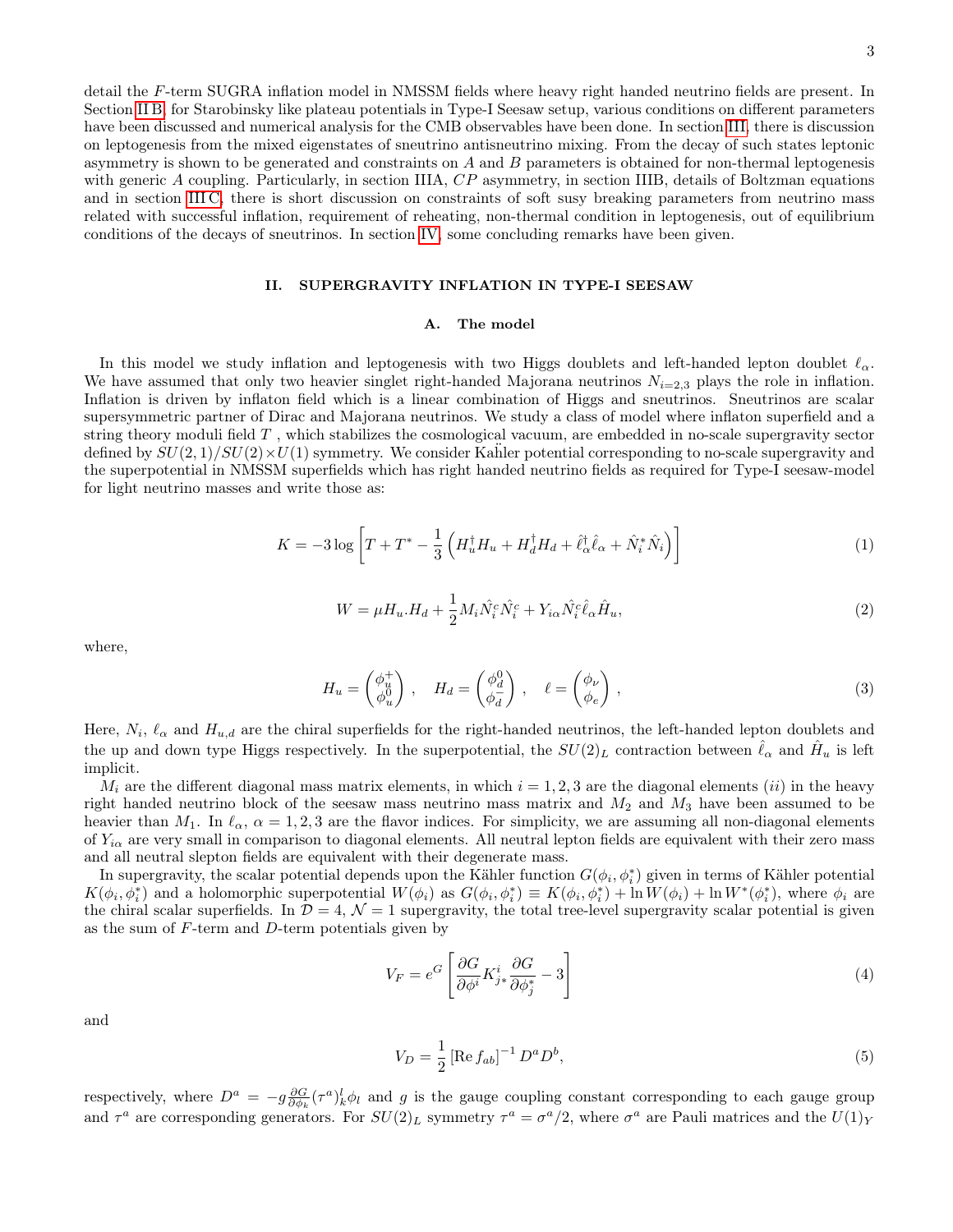4

hypercharges of the fields  $H_u$ ,  $H_d$ ,  $L$  are  $Y = (\frac{1}{2}, -\frac{1}{2}, -\frac{1}{2})$  respectively. The quantity  $f_{ab}$  is related to the kinetic energy of the gauge fields and is a holomorphic function of superfields  $\phi_i$ . We will consider a canonical form of  $f_{ab} = \delta_{ab}$ . The kinetic term of the scalar superfields is given by

$$
\mathcal{L}_{KE} = K_i^{j*} \partial_\mu \phi^i \partial^\mu \phi_j^*,\tag{6}
$$

where  $K_{i,*}^i$  is the inverse of the Kähler metric  $K_i^{j*} \equiv \partial^2 K / \partial \phi^i \partial \phi_j^*$ .

We will be assuming that the real part of T field gets a vacuum expectation value  $\langle Re[T] \rangle = c$  while the imaginary part  $Im[T] = 0$ . The vev of T can be determined by some unspecified non-perturbative high-scale dynamics such as KKLT, KL or KL in Polonye model [\[40,](#page-13-2) [41\]](#page-13-3). Also, we assume that during inflation the charged fields take zero vev. For the above considerations the D-term scalar potential is obtained as

$$
V_D = \frac{9(g_1^2 + g_2^2)(\phi_u^0 \phi_u^{0*} - \phi_d^0 \phi_d^{0*} + \widetilde{\nu_L} \widetilde{\nu_L^*})}{8(-3c + \phi_u^0 \phi_u^{0*} + \phi_d^0 \phi_d^{0*} - \widetilde{\nu_L} \widetilde{\nu_L^*} + \widetilde{N}_i^* \widetilde{N}_i)^2}.
$$
\n(7)

For simplicity, we consider the following parametrization for the available superfields as

 $\phi_u^0 \to \phi \sin \beta$ ,  $\phi_u^{0^*} \to \phi_s \sin \beta$ ,  $\phi_d^0 \to \phi \cos \beta$ ,  $\phi_d^{0^*} \to \phi_s \cos \beta$ ,  $\widetilde{\nu_L} \to \gamma \phi$ ,  $\widetilde{\nu_L}^* \to \gamma \phi_s$ ,  $\widetilde{N}_i \to n_i \phi$ ,  $\widetilde{N}_i^* \to n_i \phi_s$ , For the above parametrization the kinetic term is obtained as

$$
\mathcal{L}_{KE} = \frac{9 \ c \ (1 + n_2^2 + n_3^2 + \gamma^2)}{(-3 \ c + (1 + n_2^2 + n_3^2 + \gamma^2)|\phi|^2)^2} |\partial_\mu \phi|^2 \tag{8}
$$

we redefine the complex field  $\phi_i$  to  $\chi$  via

$$
\phi = \frac{\sqrt{3c} \, \tanh\left[\frac{x}{\sqrt{3}}\right]}{\sqrt{(1 + \gamma^2 + n_2^2 + n_3^2)}}
$$
\n(9)

With this field redefinition we get a canonical kinetic term for the vanishing imaginary part of  $\chi$  and its real part serves as the inflaton of the model

$$
\mathcal{L}_{KE} = d\chi \, d\chi_* \operatorname{sech}\left[\frac{\chi - \chi_*}{\sqrt{3}}\right]^2 = |\partial_\mu \chi|^2 \tag{10}
$$

The D-term potential in terms of inflaton  $\chi$  becomes

<span id="page-3-0"></span>
$$
V_D = \frac{9(g_1^2 + g_2^2)(\gamma^2 + \cos\left[2\beta\right])^2}{8(1 + \gamma^2 + n_2^2 + n_3^2)^2} \sinh\left[\frac{\chi}{\sqrt{6}}\right]^4 \tag{11}
$$

It can be easily inferred from the above potential that a D− flat direction for inflation can be obtained for the condition  $\gamma = \pm i \sqrt{\cos[2\beta]}.$ 

The F-term potential along the the observed D-flat direction is obtained as

$$
V_F = \frac{n_3^2 \left(n^2 M_2^2 + M_3^2\right)}{4c \left(n_3^2 (1 + n^2) + 2 \sin[\beta]^2\right)} \sinh\left(\sqrt{\frac{2}{3}} \chi\right)^2 \left[1 + \frac{C1}{A1} \tanh\left(\frac{\chi}{\sqrt{6}}\right) + \frac{B1}{A1} \tanh\left(\frac{\chi}{\sqrt{6}}\right)^2\right],\tag{12}
$$

where, we made a choice  $n_2 = n n_3$  and the ratios  $\frac{C_1}{A_1}$  and  $\frac{B_1}{A_1}$  have the following form in terms of Yukawa couplings  $Y_{22}$  and  $Y_{33}$ , and heavy right handed neutrino masses  $M_2$  and  $M_3$  as

$$
\frac{B_1}{A_1} = \frac{2i\sqrt{3} \ c \ \sqrt{\cos[2\beta]} \ \sin[\beta](nM_2 + yM_3)Y_{22}}{n_3(n^2M_2^2 + M_3^2)\sqrt{c(1+n_3^2(1+n^2) - \cos[2\beta])}}
$$
(13)

$$
\frac{C_1}{A_1} = \frac{3c(1+y^2+2n_3^2(n+y)^2-2(1+y^2+3n_3^2(n+y)^2)\cos[2\beta]+(1+y^2)\cos[4\beta])Y_{22}^2}{4n_3^2(1+n_3^2(1+n^2)-\cos[2\beta])(n^2M_2^2+M_3^2)},
$$
\n(14)

where  $y = Y_{33}/Y_{22}$ . If we fix  $\frac{C_1}{A_1} = 1$  and  $\frac{B_1}{A_1} = -2$ , then the potential  $V_F$  in Eq. [\(12\)](#page-3-0) becomes Starobinsky like given by

<span id="page-3-2"></span><span id="page-3-1"></span>
$$
V_F(\chi) = \frac{1}{4}\lambda^2 \,\mathrm{e}^{-\sqrt{\frac{2}{3}}\chi} \sinh\left[\frac{\chi}{\sqrt{6}}\right]^2 \tag{15}
$$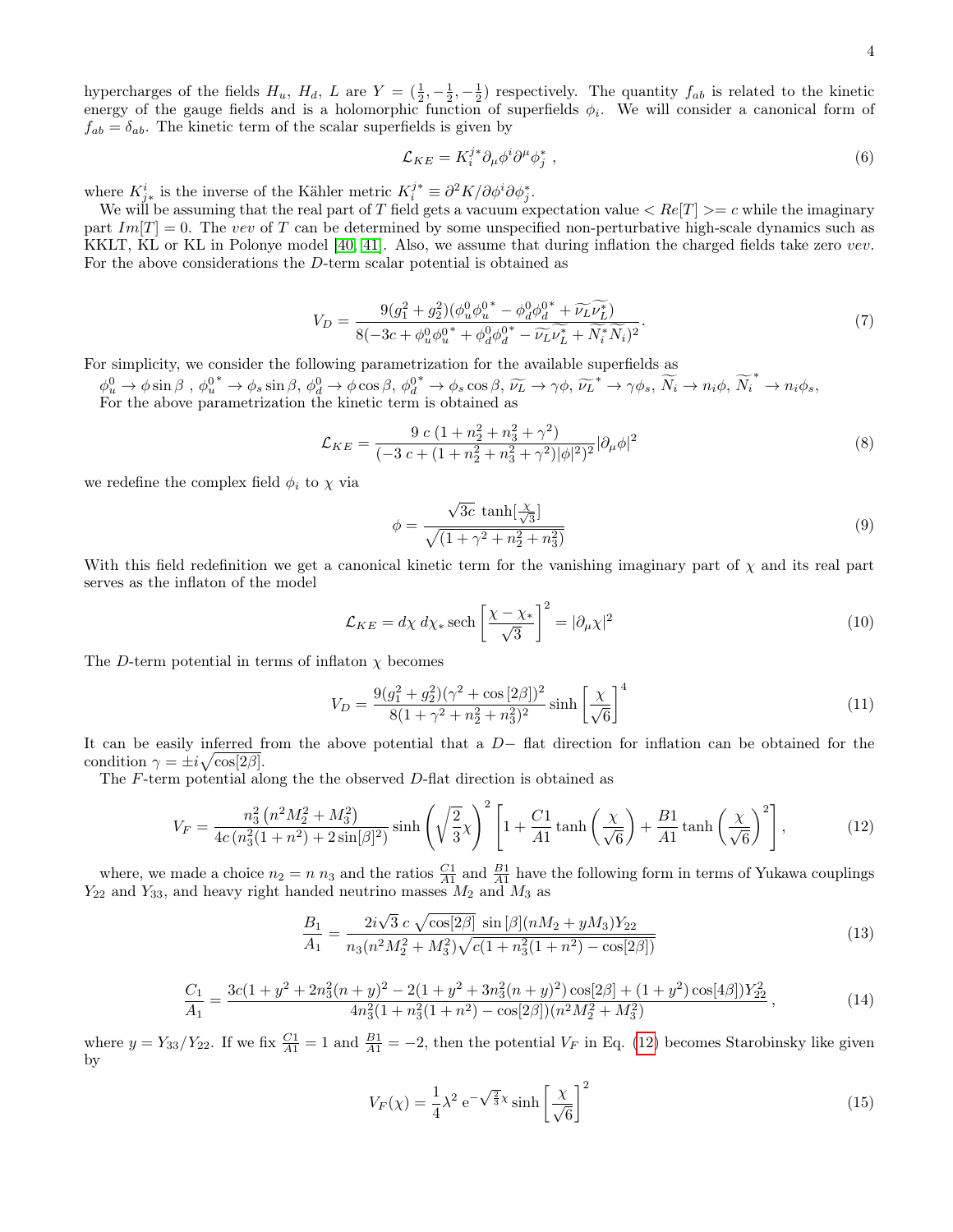

<span id="page-4-2"></span>Figure 1. F-term potential along the D-flat direction is shown.



<span id="page-4-3"></span><span id="page-4-1"></span>Figure 2. In no-scale SUGRA Type-I Seesaw model, Starobinsky like  $(r, n_s)$  model predictions are shown in the background of  $1\sigma$  and  $2\sigma$  regions as obtained by Planck-2018.

where,

$$
\lambda^2 = \frac{3n_3^2 \left(n^2 M_2^2 + M_3^2\right)}{c \left(n_3^2 (1 + n^2) + 2 \sin[\beta]^2\right)}
$$
(16)

serves as the CMB normalization parameter. With the canonical kinetic term and scalar potential obtained in canonical inflaton field  $\chi$ , the theory is now in the Einstein frame. Therefore, we can use the standard Einstein frame relations to estimate the inflationary observables, namely, amplitude of the curvature perturbation  $\Delta_{\mathcal{R}}^2$ , scalar spectral index  $n_s$  and its running  $\alpha_s$ , and tensor-to-scalar ratio r, given by

$$
\Delta_{\mathcal{R}}^2 = \frac{1}{24\pi^2} \frac{V_F}{\epsilon},\tag{17}
$$

$$
n_s = 1 - 6\epsilon + 2\eta\,,\tag{18}
$$

$$
\alpha_s \equiv \frac{dn_s}{d\ln k} = 16\epsilon\eta - 24\epsilon^2 - 2\xi\,,\tag{19}
$$

$$
r = 16\epsilon \,,\tag{20}
$$

respectively. Here  $\epsilon$ ,  $\eta$  and  $\xi$  are the slow-roll parameters, given by

$$
\epsilon = \frac{1}{2} \left( \frac{V_F'}{V_F} \right)^2, \qquad \eta = \frac{V_F''}{V_F}, \qquad \xi = \frac{V_F' V_F'''}{V_F^2}.
$$
\n(21)

For successful cosmology, it is required to have minimum  $50 - 60$  e-folds of expansion during inflation. If we define  $\chi_s$  and  $\chi_e$  as the field values at the start and end of inflation respectively. Field  $\chi_s$  value marks the point when observable CMB modes starts leaving the horizon and can be determined via the following relation

$$
N = \int_{\chi_f}^{\chi_i} \frac{V_F}{V_F'} d\chi \,,\tag{22}
$$

and the end of inflation condition  $\epsilon(\chi_e) = 1$  fixes the field value  $\chi_e$ .

### <span id="page-4-0"></span>B. Numerical analysis of the model

From the Planck-2018 CMB temperature anisotropy data in combination with the EE measurement at low multipoles and lensing (PlanckTT,TE,EE+lowE+lensing), we have the scalar amplitude, the spectral index and its running as  $\ln(10^{10}\Delta_{\mathcal{R}}^2) = 3.044 \pm 0.014$ ,  $n_s = 0.9649 \pm 0.0042$ ,  $\alpha_s = -0.0045 \pm 0.0067$ , respectively, at  $(68\% \text{ CL})$  [\[13\]](#page-12-6). Also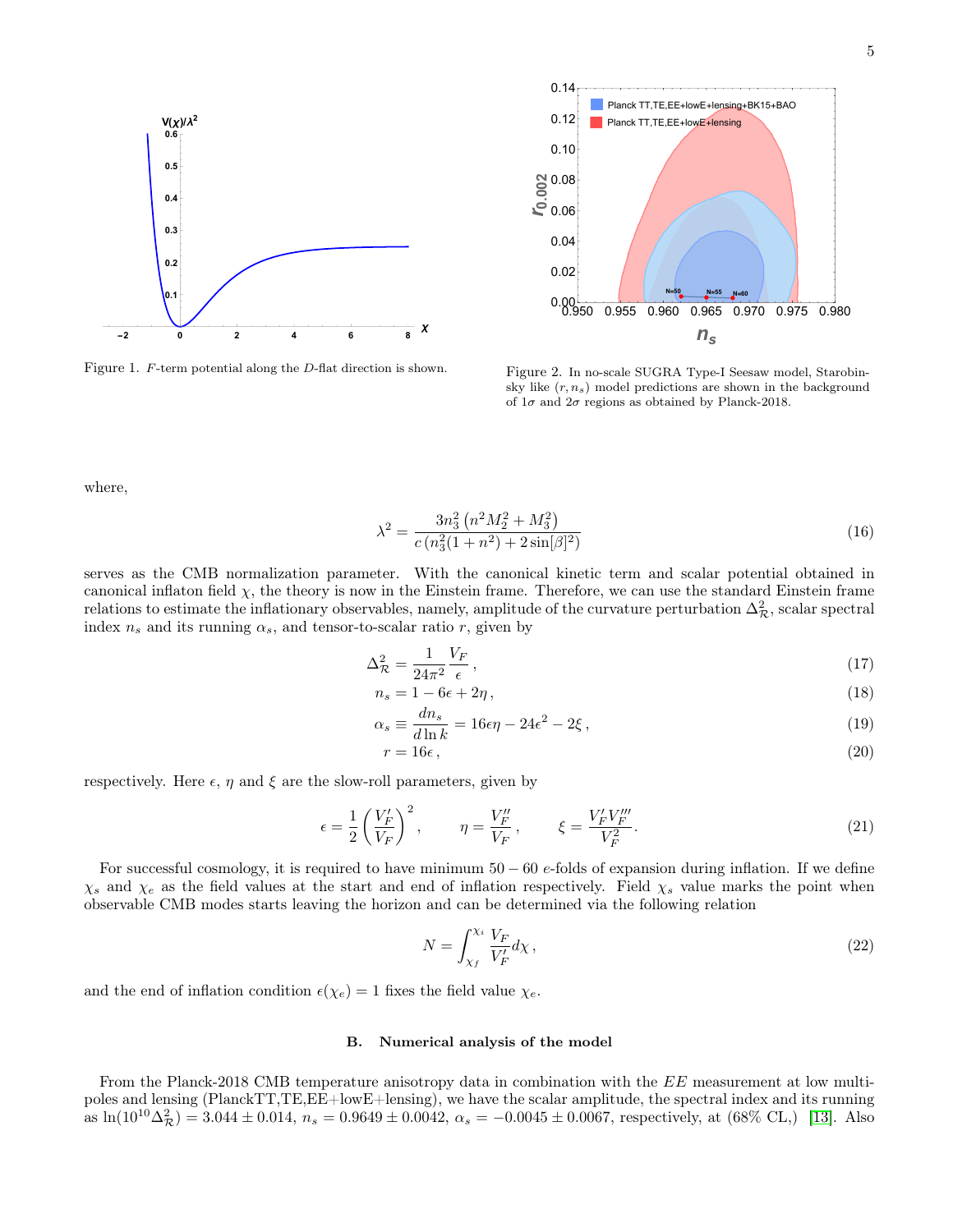the Planck-2018 data combined with BK15 CMB polarization data put an upper bound on tensor-to-scalar ratio  $r_{0.002}$  < 0.056 (95% CL) [\[14\]](#page-12-7). Provided with observational results and having analytical results, we perform the numerical analysis of the model. We obtain  $r_{ts} \simeq 0.003 - 0.004$ ,  $n_s \simeq 0.963 - 0.967$  and  $\alpha_s \simeq -(7.1 - 5.4) \times 10^{-4}$  for  $50-60$  efold expansion as has been shown in the Fig[.2.](#page-4-1) The corresponding inflaton values are  $\chi_s = 5.44 - 5.28$  and CMB normalisation parameter  $\lambda = (2.3-2) \times 10^{-5}$ . The F-term potential along the D-flat direction is shown in Fig[.1.](#page-4-2) We may state now, that we have shown that a successful model of inflation in the no-scale supergravity in simple Type-I Seesaw model of Neutrino masses in NMSSM exists. We have derived our Starobinsky like model by imposing simple restrictions on Yukawa couplings  $Y's$ , Majorana mass  $M's$  and other parameters of inflation potential in the form of  $\frac{B1}{A1}$  eq.[\(13\)](#page-3-1),  $\frac{C1}{A1}$  eq.[\(14\)](#page-3-2) and  $\lambda^2$  eq.[\(16\)](#page-4-3) definitions discussed earlier. These conditions will be useful to unify the inflation model with the very important phenomenons of Reheating, Leptogenesis and light neutrino masses as we study in detail in next sections.

### <span id="page-5-0"></span>III. LEPTOGENESIS IN NMSSM

For leptogenesis we will follow the earlier work on non-thermal soft leptogenesis[\[38\]](#page-13-0). However as stated earlier we will consider this work in further details taking into account various scattering processes which could wash out asymmetry. From the detailed analysis using the Boltzmann equations, we will show the leptonic asymmetry and the freeze-out temperature for various choices of soft susy-breaking parameters and other parameters of the model. For the type-I seesaw mechanism for generating light neutrino mass, the last two terms in Eq. [\(2\)](#page-2-1) are relevant and is written as

$$
W_N = \frac{1}{2} M_i \hat{N}_i^c \hat{N}_i^c + Y_{i\alpha} \hat{N}_i^c \hat{\ell}_\alpha \hat{H}_u,
$$
\n(23)

where  $\hat{N}_i^c$ ,  $\hat{\ell}_{\alpha}$  and  $\hat{H}_u$  are the different chiral superfields as mentioned before. Two heavier right-handed neutrino fields play important role in inflation. Leptogenesis occurs after the end of inflation. Particularly in supersymmetric theory, because of the production of gravitino and its' subsequent decays, to avoid the constraints from primordial nucleosynthesis, the reheating scale and the leptogenesis energy scale are expected to be below 10<sup>9</sup> GeV. Because of that, we consider the masses  $M_1$  and  $M_2$  of the right handed neutrinos to be below 10<sup>9</sup> GeV.  $N_2$  could play role in reheating while the lightest of the three heavy right-handed neutrinos  $N_1$  with mass  $M_1$  and its supersymmetric partner sneutrino are considered to play role in leptogenesis. In this section we will consider the notation  $N \equiv N_1$ and  $Y_{\alpha} \equiv Y_{1\alpha}$ . The corresponding soft terms are

$$
-\mathcal{L}_{\text{soft}} = \widetilde{M}^2 \widetilde{N}^* \widetilde{N} + \left(\frac{1}{2} B M \widetilde{N} \widetilde{N} + A_\alpha \widetilde{N} \widetilde{\ell}_\alpha H_u + \text{H.c.}\right). \tag{24}
$$

The mass and interaction terms involving the sneutrino  $\ddot{N}$  from  $W_N$  are given by

$$
-\mathcal{L}_{\widetilde{N}} = |M|^2 \widetilde{N}^* \widetilde{N} + \left(M^* Y_\alpha \widetilde{N}^* \widetilde{\ell}_\alpha H_u + Y_\alpha \overline{\widetilde{H}_u^c} P_L \ell_\alpha \widetilde{N} + \text{H.c.}\right),\tag{25}
$$

where  $P_{L,R} = \frac{1}{2}(1 \mp \gamma_5)$ . Without loss of generality, the phases can be assigned only to the soft supersymmetry breaking parameter  $A_{\alpha}$  without any loss of generality. We have considered generic  $A_{\alpha}$  and have not considered any relationship  $A_{\alpha} = A Y_{\alpha}$  as considered in in Refs. [\[36,](#page-12-21) [37,](#page-12-22) [42\]](#page-13-4). The  $A_{\alpha}$  couplings are found to give non-zero  $CP$ violation even at zero temperature.

Because of the bilinear B term,  $\widetilde{N}$  and  $\widetilde{N}^*$  mix to form mass eigenstates

$$
\widetilde{N}_{+} = \frac{1}{\sqrt{2}} \left( \widetilde{N} + \widetilde{N}^{*} \right), \n\widetilde{N}_{-} = -\frac{i}{\sqrt{2}} \left( \widetilde{N} - \widetilde{N}^{*} \right),
$$
\n(26)

with the corresponding masses given by

<span id="page-5-1"></span>
$$
M_{\pm}^2 = M^2 + \widetilde{M}^2 \pm BM. \tag{27}
$$

The condition  $B < M + \widetilde{M}^2/M$  is to be satisfied to avoid tachyonic masses with  $\widetilde{M} < M$ . In the mass basis  $\widetilde{N}_{\pm}$  the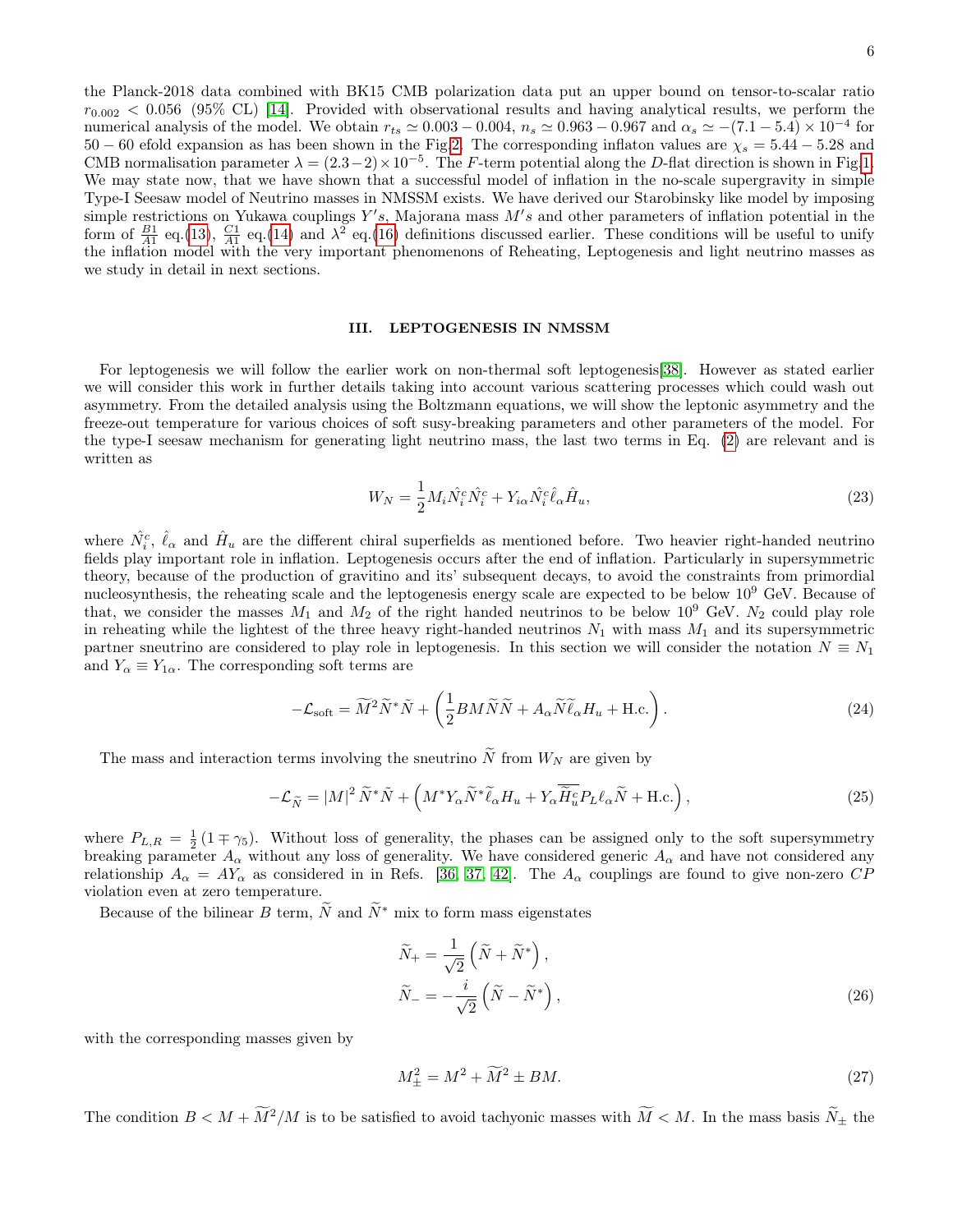<span id="page-6-0"></span>
$$
-\mathcal{L}_{\tilde{N}} - \mathcal{L}_{soft} = M_{+}^{2} \tilde{N}_{+}^{*} \tilde{N}_{+} + M_{-}^{2} \tilde{N}_{-}^{*} \tilde{N}_{-} + \frac{1}{\sqrt{2}} \left\{ \tilde{N}_{+} \left[ Y_{\alpha} \tilde{H}_{u}^{c} P_{L} \ell_{\alpha} + (A_{\alpha} + M Y_{\alpha}) \tilde{\ell}_{\alpha} H_{u} \right] \right. + i \tilde{N}_{-} \left[ Y_{\alpha} \tilde{H}_{u}^{c} P_{L} \ell_{\alpha} + (A_{\alpha} - M Y_{\alpha}) \tilde{\ell}_{\alpha} H_{u} \right] + \text{H.c.} \right\}.
$$
 (28)

For generation of leptonic asymmetry, Sakharov's basic three conditions are to be satisfied [\[43\]](#page-13-5):

(1) There should be baryon number  $(B)$  or lepton number  $(L)$  violating interactions and in our case it is possible through lepton number violating interactions in Eq. [\(28\)](#page-6-0)

(2) Both C and CP violating physical process as CP phases comes from A parameter in the decays of  $N_{\pm}$  and (3) Departure from the thermal equilibrium of those physical processes which means the decay width  $\Gamma \lesssim H(T_f = M)$ . where H is the Hubble parameter. The total decay width  $\Gamma_{\pm}$  for  $\widetilde{N}_{\pm}$  is given by:

$$
\Gamma_{\pm} \approx \frac{M}{4\pi} \sum_{\alpha} \left[ Y_{\alpha}^2 + \frac{|A_{\alpha}|^2}{2M^2} \pm \frac{Y_{\alpha} Re[A_{\alpha}]]}{M} \right]
$$
\n(29)

in which to be in the perturbative regime,  $A_{\alpha}, B < M$  and  $Y_{\alpha} < 1$ . The Hubble parameter H is given by

<span id="page-6-3"></span><span id="page-6-1"></span>
$$
H = 1.66\sqrt{g^*}T^2/M_{Pl} \tag{30}
$$

where  $M_{Pl} = 1.22 \times 10^{19}$  GeV is the Planck mass and  $g^* = 228.75$ . So the out of equilibrium condition may be written as:

$$
\sqrt{\sum_{\alpha} \left[ Y_{\alpha}^2 + \frac{|A_{\alpha}|^2}{2M^2} \pm \frac{Y_{\alpha} \text{Re}(A_{\alpha})}{M} \right]} \lesssim 1.6 \times 10^{-5} \left( \frac{M}{10^7 \text{ GeV}} \right)^{1/2}.
$$
\n(31)

All the above three conditions needs to be fulfilled. But for non-zero  $CP$  asymmetry one requires interference among the tree level and higher order Feynman diagrams related to those physical process. However, to get non-zero B or L asymmetry from the interference certain conditions on higher order Feynman diagram must be satisfied [\[39,](#page-13-1) [44\]](#page-13-6) which is that there should be  $B$  or  $L$  violation on the right of the cut on the on-shell internal lines of the higher order diagram. Later on we have considered only those diagrams in Figure [3](#page-7-0) labelled as (1), (2) and (3) with continuous flow of lepton which satisfy the above criteria. Diagrams with reverse flow of lepton in the loop, will not contribute to leptonic asymmetry and have not been considered.

## A. CP-Asymmetry

 $\widetilde{N}_{\pm}$  decay to either to  $\{\widetilde{\ell}_{\alpha}H_{u}\}$  or to  $\{\ell_{\alpha}\widetilde{H}_{u}\}$ . Corresponding Feynman diagrams at tree level and higher order are shown in Fig. [3](#page-7-0) based on the interactions in Eq.[\(28\)](#page-6-0). The higher order diagrams are the self energy correction, the interference between tree level and one-loop self energy diagrams is the source of CP violation. Higher order vertex corrections diagram are not important as discussed in Ref. [\[38\]](#page-13-0). The CP asymmetry parameter for the decays  $\widetilde{N}_{\pm} \rightarrow \{\widetilde{\ell}_{\alpha}H_u, \ell_{\alpha}\widetilde{H}_u\}$  can be given as;

$$
\epsilon_{\pm\alpha}^{S} \equiv \frac{\gamma (N_{\pm} \to a_{\alpha}) - \gamma (N_{\pm} \to \overline{a_{\alpha}})}{\sum_{a_{\beta};\beta} \left[ \gamma (\tilde{N}_{\pm} \to a_{\beta}) + \gamma (\tilde{N}_{\pm} \to \overline{a_{\beta}}) \right]},
$$
\n(32)

where  $a_{\alpha} \to \{\tilde{\ell}_{\alpha}H_u, \ell_{\alpha}\tilde{H}_u\}$  are different decay modes of sneutrino  $\tilde{N}$ . The superscript S indicates the asymmetry from higher order self energy correction diagrams and  $\overline{a_{\alpha}}$  is a  $CP$  conjugate of  $a_{\alpha}$ .  $\gamma(\widetilde{N}_{\pm} \to a_{\alpha})$  is the thermally averaged reaction rate for the process  $\tilde{N}_{\pm} \to a_{\alpha}$ . The asymmetry calculation is done in the superequilibration regime, for which the temperature range is  $T \lesssim 10^8$  GeV for  $m_{susy} \sim \text{TeV}$  [\[42\]](#page-13-4) and in this case, sleptons and leptons are indistinguishable (equal chemical potentials). Then for the leptonic asymmetry from particles and sparticles, the two Boltzmann equations can be reduced into the one single equation. Also it is possible to sum over these CP asymmetries with leptons and sleptons in the final state.

In the limit Ref. [\[38\]](#page-13-0)

<span id="page-6-2"></span>
$$
Y_{\alpha} << |A_{\alpha}| / M, \tag{33}
$$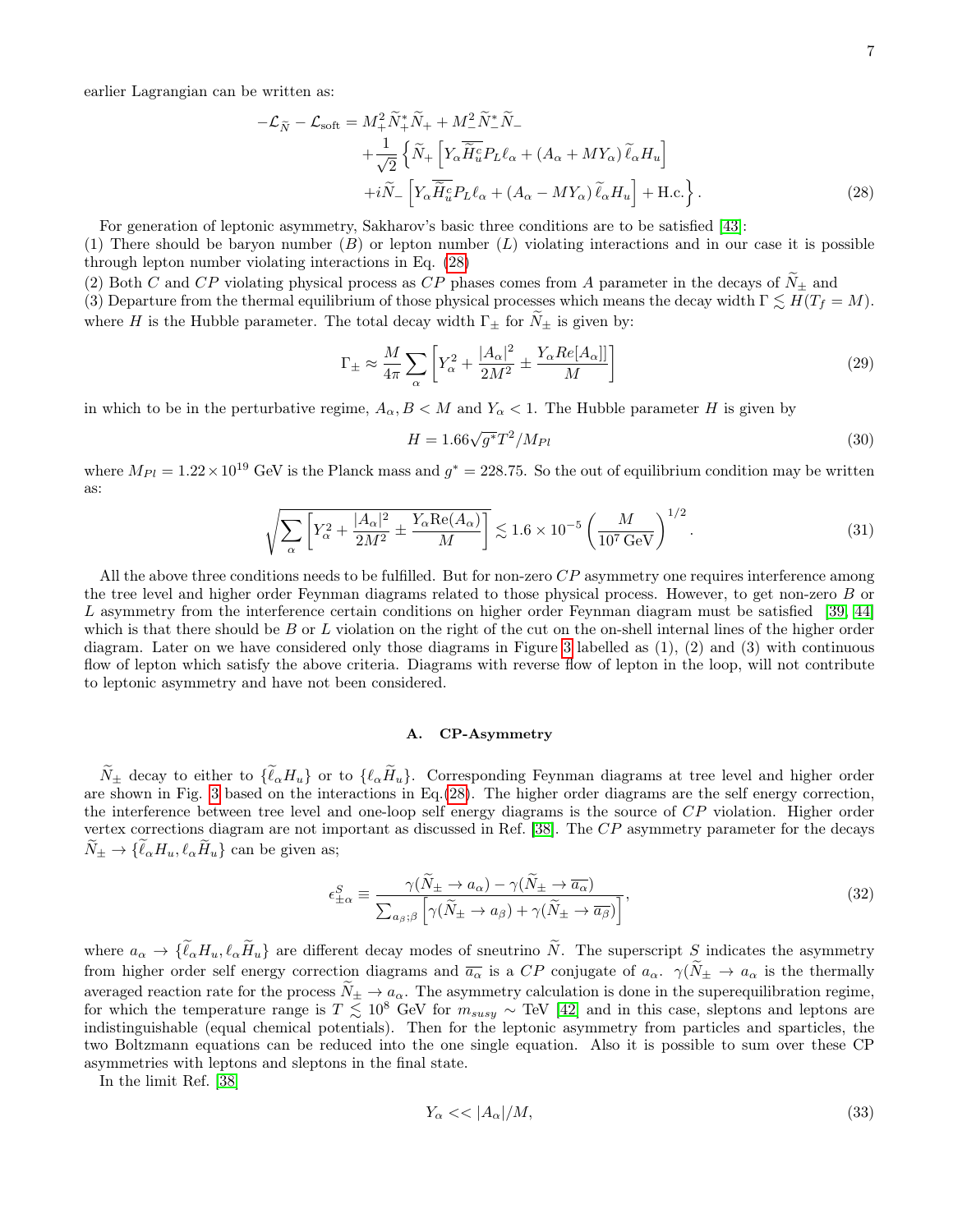

<span id="page-7-0"></span>Figure 3. Tree level diagram and one-loop self-energy correction diagrams for the decays  $\widetilde{N}_{\pm} \to \ell_\alpha \widetilde{H}_u$  and  $\widetilde{N}_{\pm} \to \widetilde{\ell}_\alpha H_u$ . The direction of arrow in the loop indicates flow of lepton number and the red vertical lines shows the corresponding intermediate states go on mass shell. The diagram contribute to the CP violation since they involve the soft couplings  $A_{\alpha}$ .

the non-thermal contribution is more than the thermal  $CP$  asymmetry and also it is important to consider nonthermal one as it is not suppressed like thermal one because of T dependence in thermal case through distribution function of the number densities of fermions and bosons. In the above limit

<span id="page-7-2"></span>
$$
\epsilon_{\pm\alpha}^{S} \simeq \frac{1}{4\pi} \frac{|A_{\alpha}|^{2}}{\sum_{\delta} |A_{\delta}|^{2}} \sum_{\beta} Y_{\beta} \frac{\text{Im}(A_{\beta})}{M} \frac{4BM}{4B^{2} + \Gamma_{A}^{2}},\tag{34}
$$

and the decay width Eq. [\(29\)](#page-6-1) can be approximated as :

$$
\Gamma_A \equiv \sum_{\alpha} \frac{|A_{\alpha}|^2}{8\pi M}.
$$
\n(35)

The condition for resonance regime is

$$
\Gamma \approx B,\tag{36}
$$

for which  $\epsilon_{\pm} \sim (YM)/|A|$ . Away from the resonance for  $B >> \Gamma$  the CP asymmetry  $\epsilon_{\pm} \sim 10^{-1} Y|A|/B$  with the assumption that  $CP$  phases are  $\mathcal{O}(1)$ . For  $|A| \sim \text{TeV}$  and  $B > \Gamma$  with the out of equilibrium condition, the  $CP$ asymmetry is in the range  $\epsilon_{\pm} \gtrsim 10^{-4-6}$  for  $M \gtrsim 10^{6-7}$  GeV which may not be too low.

#### B. Boltzmann Equations

To calculate leptonic and hence baryonic asymmetry, apart from considering decays as discussed earlier, in the Boltzmann equations, we have taken into account various lepton number conserving and lepton number violating scattering processes which has effect on the number densities of  $N_+$  and  $N_-$  as shown in Eqs. [\(37\)](#page-7-1) and [\(38\)](#page-8-1). Also we have considered lepton number violating scattering processes in Eq. [\(39\)](#page-8-2) which could wash out the lepton asymmetry generated through decays.

To find out leptonic asymmetry, we have solved numerically all three coupled differential equations in Eq. [\(37\)](#page-7-1), [\(38\)](#page-8-1) and [\(39\)](#page-8-2), using the CP asymmetry parameter from the Eq. [\(34\)](#page-7-2).

<span id="page-7-1"></span>
$$
\frac{dY_{\tilde{N}_{+}}(z)}{dz} = \frac{-1}{s(z)H(z)z} \left[ \left( \frac{Y_{\tilde{N}_{+}}}{Y_{\tilde{N}_{+}}^{eq}} - 1 \right) \sum_{\alpha} \left( \gamma_{\tilde{N}_{+} \to \{\tilde{\ell}_{\alpha} H_{u} \ell_{\alpha} \tilde{H}_{u}\}} + \sum_{\beta} \left( \gamma_{\tilde{N}_{+} \tilde{\ell}_{\alpha}^{\dagger} \to \tilde{N}_{+}^{\dagger} \tilde{\ell}_{\beta}} + \gamma_{\tilde{N}_{+} \tilde{N}_{+}^{\dagger} \to \tilde{\ell}_{\alpha} \tilde{\ell}_{\beta}^{\dagger}} \right) \right] + 3 \left( \gamma_{\tilde{N}_{+} H_{u} \to \tilde{N}_{+}^{\dagger} H_{u}^{\dagger}} + \gamma_{\tilde{N}_{+} \tilde{N}_{+}^{\dagger} \to H_{u} H_{u}^{\dagger}} \right) \right) + \left( \frac{Y_{\tilde{N}_{+}}}{Y_{\tilde{N}_{+}}^{eq}} \frac{Y_{\tilde{N}_{+}}}{Y_{\tilde{N}_{+}}^{eq}} - 1 \right) \sum_{\alpha} \left( \sum_{\beta} (\gamma_{\tilde{N}_{+} \tilde{N}_{+} \to \tilde{\ell}_{\alpha} \tilde{\ell}_{\beta}}) \right) \right]
$$
(37)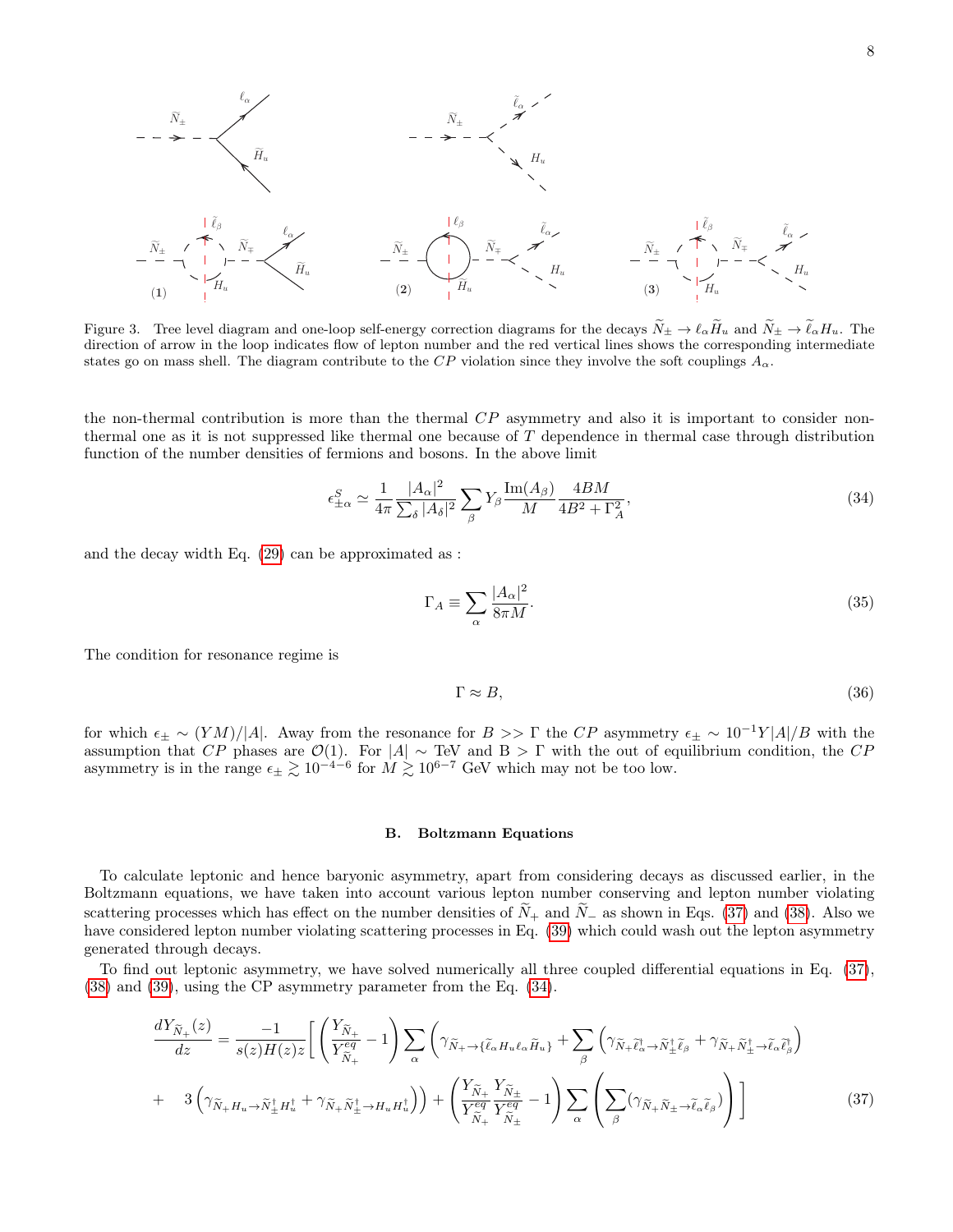<span id="page-8-1"></span>
$$
\frac{dY_{\tilde{N}_{-}}(z)}{dz} = \frac{-1}{s(z)H(z)z} \left[ \left( \frac{Y_{\tilde{N}_{-}}}{Y_{\tilde{N}_{-}}^{eq}} - 1 \right) \sum_{\alpha} \left( \gamma_{\tilde{N}_{-} \to \{\tilde{\ell}_{\alpha} H_u, \ell_{\alpha} \tilde{H}_u\}} + \sum_{\beta} (\gamma_{\tilde{N}_{-} \tilde{\ell}_{\alpha}^{\dagger} \to \tilde{N}_{+}^{\dagger} \tilde{\ell}_{\beta}} + \gamma_{\tilde{N}_{-} \tilde{N}_{+}^{\dagger} \to \tilde{\ell}_{\alpha} \tilde{\ell}_{\beta}^{\dagger})} \right) + \frac{1}{2} \left( \gamma_{\tilde{N}_{-} H_u \to \tilde{N}_{+}^{\dagger} \tilde{\ell}_{\beta}^{\dagger}} + \gamma_{\tilde{N}_{-} H_u \to \tilde{\ell}_{\alpha}^{\dagger} \tilde{\ell}_{\beta}^{\dagger}} + \gamma_{\tilde{N}_{-} H_u \to \tilde{\ell}_{\alpha}^{\dagger} \tilde{\ell}_{\beta}^{\dagger}} \right) \right]
$$
\n
$$
+ 3 \left( \gamma_{\tilde{N}_{-} H_u \to \tilde{N}_{+}^{\dagger} H_u^{\dagger}} + \gamma_{\tilde{N}_{-} \tilde{N}_{+}^{\dagger} \to H_u H_u^{\dagger}} \right) \right) + \left( \frac{Y_{\tilde{N}_{-}}}{Y_{\tilde{N}_{+}}^{eq}} - 1 \right) \sum_{\alpha} \left( \sum_{\beta} (\gamma_{\tilde{N}_{-} \tilde{N}_{+} \to \tilde{\ell}_{\alpha} \tilde{\ell}_{\beta}}) \right) \right]
$$
\n
$$
(38)
$$

<span id="page-8-2"></span>
$$
\frac{dY_{\Delta L}(z)}{dz} = \frac{1}{s(z)H(z)z} \left[ \left( \frac{Y_{\tilde{N}_{\pm}}}{Y_{\tilde{N}_{\pm}}^{eq}} - 1 \right) \sum_{\alpha} \epsilon_{\pm \alpha}^{S} \left( \gamma_{\tilde{N}_{\pm} \to \{\tilde{\ell}_{\alpha} H_u, \ell_{\alpha} \tilde{H}_u\}} \right) - \sum_{\alpha} \frac{1}{2} \frac{Y_{\Delta L}}{Y_{\tilde{\ell}_{\alpha}}^{eq}} \left( \gamma_{\tilde{N}_{\pm} \to \{\tilde{\ell}_{\alpha} H_u, \ell_{\alpha} \tilde{H}_u\}} \right) - \sum_{\alpha, \beta} \frac{1}{Y_{\tilde{\ell}_{\alpha}}^{eq}} \left( \frac{Y_{\tilde{N}_{\pm}}}{Y_{\tilde{\ell}_{\alpha}}^{eq}} \right) \left( \gamma_{\tilde{N}_{\pm} \tilde{\ell}_{\alpha}^{\pm}} \gamma_{\tilde{N}_{\pm}^{\pm} \tilde{\ell}_{\beta}} \right) - \sum_{\alpha, \beta} \frac{Y_{\Delta L}}{Y_{\tilde{\ell}_{\alpha}}^{eq}} \left( \frac{Y_{\tilde{N}_{\pm}}}{Y_{\tilde{N}_{\pm}}^{eq}} \sum_{\tilde{Y}_{\tilde{N}_{\pm}}^{eq}} \right) \left( \gamma_{\tilde{N}_{\pm} \tilde{N}_{\pm} \to \tilde{\ell}_{\alpha} \tilde{\ell}_{\beta}} \right) \right]
$$
(39)

where  $Y_{\tilde{N}_+} = n_{\tilde{N}_+}/s$ ,  $Y_{\tilde{N}_-} = n_{\tilde{N}_-}/s$  and  $Y_{\Delta L} = \frac{n_{\tilde{N}} - n_{\tilde{N}}}{s}$  summed over for  $\tilde{N}_\pm$ ,  $z = M/T$ , Hubble rate  $H(z) =$  $\sqrt{\frac{4\pi^3 g_*}{45}} \frac{M^2}{m_{pl}z^2}$  and the entropy density  $s(z) = g_* \frac{2\pi^2 g}{45}$  $\frac{2\pi^2}{45} \frac{M^3}{z^3}$ , with the effective number of degrees of freedom  $g^* \sim 228.75$ in MSSM. For a decay the reaction rate  $\gamma$  is given as

$$
\gamma_{\tilde{N}_{\pm}}=n_{\tilde{N}_{\pm}}^{eq}\frac{K_{1}(z)}{K_{2}(z)}\bigg(\Gamma_{\tilde{N}_{\pm}\to\tilde{\ell}_{\alpha}H_{u}}\bigg)
$$

Here K<sub>1</sub> and K<sub>2</sub> are the modified Bessel functions and  $\Gamma_{\tilde{N}_{\pm}}$  is the decay width of the decaying particle  $N_{\pm}$ , and superscript eq denotes the corresponding number density of the particle when it is in thermal equilibrium. The reaction rate for a two body scattering in the above Boltzmann equations is evaluated from the below equation

$$
\gamma_{a+b\to i+j} = \frac{M}{64\pi^4 z} \int_{s_{min}}^{\infty} ds \frac{2\lambda(s, m_a^2, m_b^2)}{s} \sigma(s) \sqrt{s} K_1\left(\frac{\sqrt{s}z}{M}\right)
$$

Here s is the squared centre of mass energy and

$$
s_{min} = max[(m_a + m_b)^2, (m_i + m_j)^2]
$$

$$
\lambda(s, m_a^2, m_b^2) \equiv [s - (m_a + m_b)^2][s - (m_a - m_b)^2]
$$

The thermally averaged  $\gamma$  which corresponds to the scattering processes, their conjugate and inverse processes are not written separately because associated factors with  $\gamma$  have been taken appropriately in Boltzmann equations.

Finally in presence of the sphalerons the generated leptonic asymmetry  $Y_{\Delta L}$  gets converted to baryonic asymmetry  $Y_{\Delta B}$  as:

$$
Y_{\Delta B} = \frac{n_B(z) - n_{\overline{B}}(z)}{s(z)} = -\left(\frac{8N_f + 4N_H}{22N_f + 13N_H}\right)Y_{\Delta L}
$$

where  $N_f = 3$  is the total number of lepton generations and  $N_H = 2$  is the total number of Higgs doublets in the MSSM model. However, this conversion requires almost Ist order phase transition [\[45\]](#page-13-7) which could be possible if the freeze out temperature  $T_f$  is somewhat above electroweak scale and is around 200 GeV or above. This is ensured from our plot on leptonic asymmetry  $Y_{\Delta B}$  versus  $z = M/T$  which has been shown later. However, before we go for leptonic asymmetry plot, we will discuss the constraints on  $A$  and  $B$  parameters which will be useful for that plot.

### <span id="page-8-0"></span>C. Constraints on  $A$  and  $B$  parameters from neutrino mass, reheating and out of equilibrium condition

As the inflation mass scale is of the order of  $M_3$  which is around  $10^{13}$  GeV, whereas for reheating at the end of inflation we have considered it to be driven by  $M_2$  then to avoid gravitino problem,  $M_2 \lesssim 10^9$  GeV. So  $M_2 \ll M_3$ . Now, under this condition, we are solving the two conditions of inflation in Eqs. [\(13\)](#page-3-1) and [\(14\)](#page-3-2) with  $\frac{B_1}{A_1} = -2$  and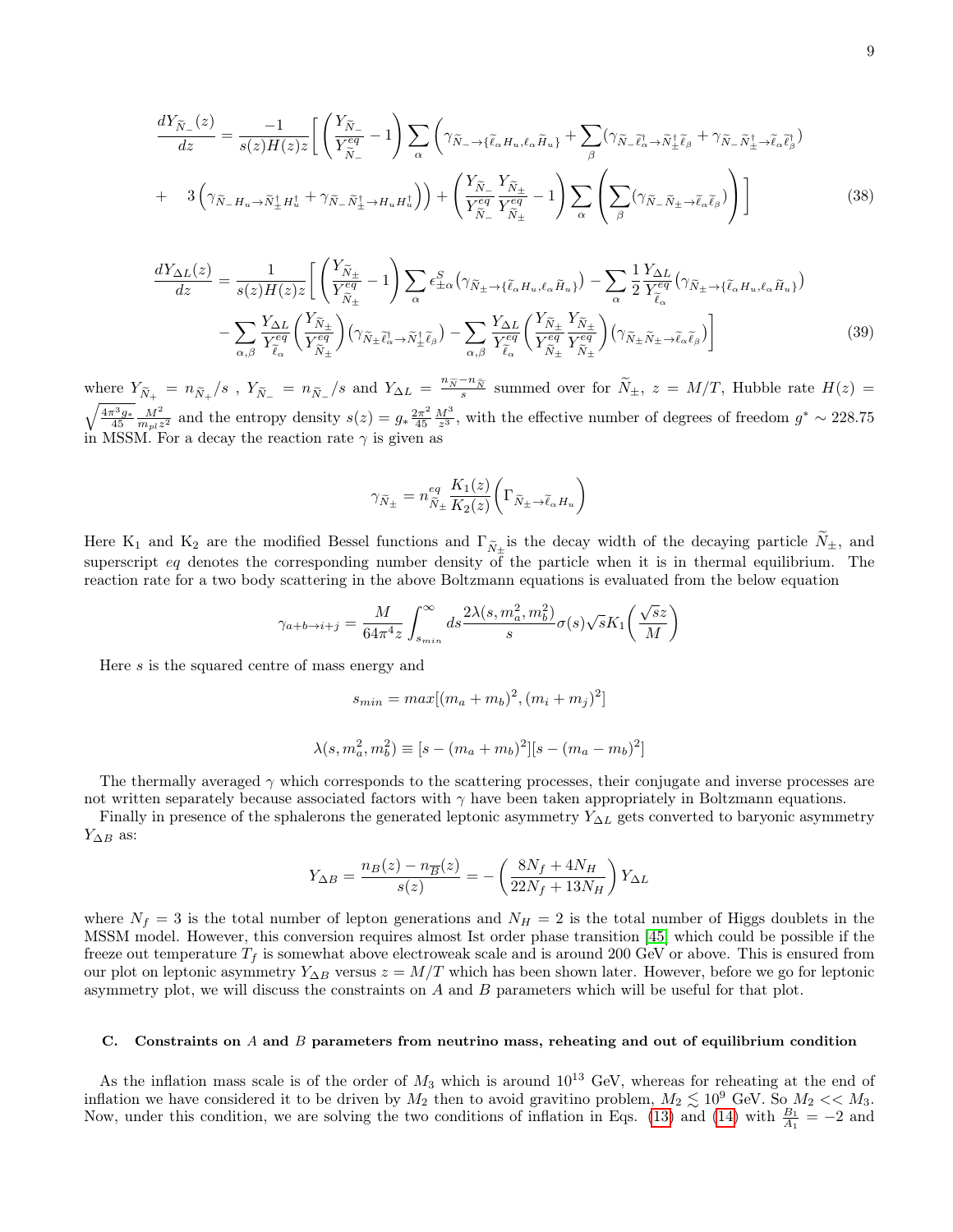$\frac{C_1}{A_1} = 1$  then we obtain the solutions of two Yukawa couplings (which are present in the diagonal elements of the Dirac mass matrix block in the Type I seesaw mass matrix):

$$
Y_{33} = \frac{2i\lambda M_3^2 \sin(\beta)}{\sqrt{\cos(2\beta)} \left(3M_3^2 - c\lambda^2 \left(n^2 + 1\right)\right)}\tag{40}
$$

$$
Y_{22} = \frac{2i\lambda^2 M_3^2 \sin(\beta) \left(c\lambda n (3\cos(2\beta) - 1) - \sqrt{\cos(2\beta)} \sqrt{c(3\cos(2\beta) - 1)(c\lambda^2 (n^2 + 1) - 3M_3^2)}\right)}{\sqrt{\cos(2\beta)} \left(c\lambda^2 (n^2 + 1) - 3M_3^2\right) \left(c\lambda^2 ((2n^2 - 1)\cos(2\beta) - n^2) + 3M_3^2 \cos(2\beta)\right)}\tag{41}
$$

These two expressions are essentially controlled by parameter  $c \geq 1$  in  $M_P = 1$  units which has mass<sup>2</sup> dimension and very small parameter  $\lambda \sim 10^{-5}$  from the normalization as discussed earlier. Other parameters like n, n<sub>3</sub> which are dimensionless does not vary much from 1. Because of these, even with some variations of other parameters, it is found that  $Y_{22} \sim Y_{33}$ . Now, three different light neutrino masses from Type I seesaw formula, can be written as  $m_1 \approx Y_{11}^2 v^2 / M_1$ ,  $m_2 \approx Y_{22}^2 v^2 / M_2$  and  $m_3 \approx Y_{33}^2 v^2 / M_3$  where v is the vev of the Higgs field.  $M_1$  is supposed to be lesser than  $M_2$  as it is controlling leptogenesis. Out of three light neutrino masses, we cannot consider  $m_2$  and  $m_3$  to be heavier. This is because from neutrino oscillation experiments, they differ at most by an order but as  $Y_{22} \sim Y_{33}$ and  $M_2$  varies by several orders, it is not possible. Then we may consider  $m_1 > m_2 > m_3$  and  $m_3$  is lightest which may be considered to be almost zero or several order less than the other two, in the hierarchical light neutrino mass scenario. Under this scenario, setting  $m_3 \approx 0$ , one can estimate  $m_1$  and  $m_2$  from the two mass-squared splitting from neutrino oscillation experiments [\[46–](#page-13-8)[48\]](#page-13-9) as  $m_1 \approx 0.05$  eV and  $m_2 \approx 0.009$  eV. Using the seesaw formula we can write

$$
\frac{Y_{22}^2}{M_2} \approx 1.44 \times 10^{-16} \text{GeV}^{-1} \tag{42}
$$

and

<span id="page-9-0"></span>
$$
\frac{Y_{11}^2}{M_1} \approx 8.26 \times 10^{-16} \text{GeV}^{-1}
$$
\n(43)

where  $M_1$  and  $M_2$  are expressed in GeV units. So like the  $Y_{22} \sim Y_{33}$  as required by inflation, if we consider Yukawa couplings  $Y_{11}$  to be of same order as  $Y_{22}$ , one can see that  $M_2$  could be about one order higher than  $M_1$ . As leptogenesis is controlled by  $M_1$ ,  $M_1 < M_2$  is required, as otherwise  $N_{2\pm}$  will control leptogenesis because the asymmetry generated by  $M_1$  will be washed out. So we write  $M_2 = kM_1$  where  $k > 1$ . Taking the ratio of the above two equations, we can write:

$$
Y_{22} = 0.4175\sqrt{k}Y_{11} \tag{44}
$$

Using the non-thermal condition Eq.[\(33\)](#page-6-2) for leptogenesis in  $Y_{11}$  and using the relation  $M_1 = M_2/k$ , we can write above equation as an inequality:

$$
Y_{22} < 0.4175 \, k^{3/2} \, \frac{A_{\alpha}}{M_2} \tag{45}
$$

So for  $k \approx 10$  with one order difference of  $M_2$  with  $M_1$ , one may consider like the inequality for  $M_1$ , the inequality for  $M_2$  as  $Y_{22} < \frac{A_{\alpha}}{M_2}$ . In general we can write the mass of  $\tilde{N}_{2\pm}$  approximately given by Eq. [\(27\)](#page-5-1), the decay width  $\Gamma_{\tilde{N}_{2\pm}}$  by Eq. [\(29\)](#page-6-1) after replacing M by  $M_2$  and replacing Yukawa coupling  $Y_{\alpha}$  by  $Y_{22}$  in Eq. (29). Using the above inequality, we may simplify the decay width as :

<span id="page-9-1"></span>
$$
\Gamma_{\widetilde{N}_{2\pm}} \approx \sum_{\alpha} \frac{|A_{\alpha}|^2}{8\pi M_2} \tag{46}
$$

Next we impose the non-thermal condition in [\(33\)](#page-6-2) on [\(43\)](#page-9-0) and obtain the inequality for  $A_{\alpha}$  as:

<span id="page-9-2"></span>
$$
\frac{|A_{\alpha}|^2}{M_1^3} >> 8.26 \times 10^{-16} \text{GeV}^{-1}
$$
\n(47)

where  $|A_{\alpha}|$  is expressed in GeV units.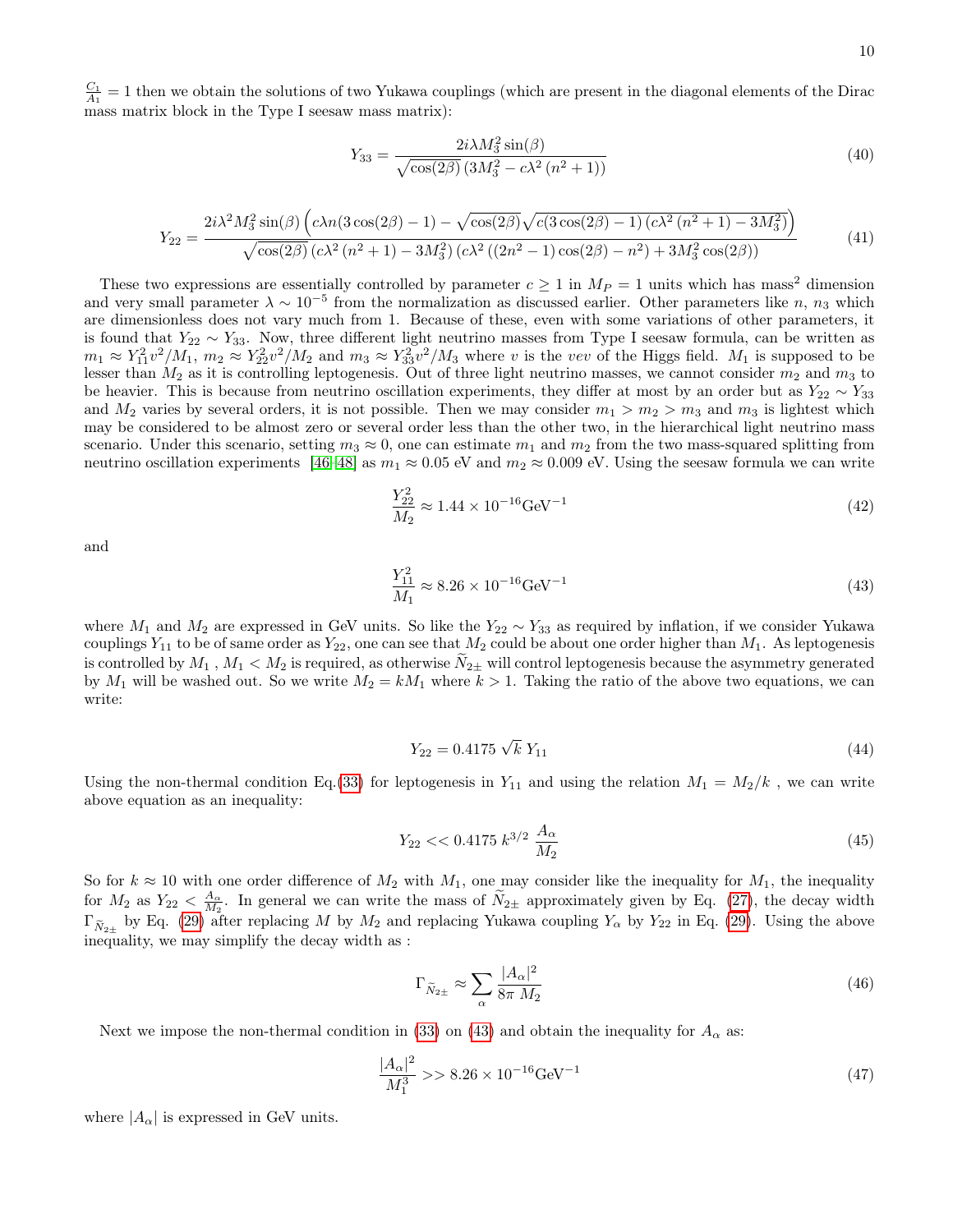

<span id="page-10-2"></span>Figure 4. Allowed region of A with the lightest right handed neutrino mass  $M_1$ .

Next, we discuss the condition related to reheating. As the universe cools down immensely at the end point of inflation, to reconcile with late time temperature, there should be some reheating phenomena at the end of inflation. We consider that the reheating is occurring due to the decay of  $N_{2\pm}$  with mass approximately given by[\(27\)](#page-5-1) and decay width  $\Gamma_{\tilde{N}_{2\pm}}$  given by Eq. [\(29\)](#page-6-1) after replacing M by  $M_2$  in those equations respectively. The temperature  $T_{rh}$  of the reheated Universe after inflation is given by :

<span id="page-10-0"></span>
$$
T_{rh} \approx \left(\frac{90}{\pi^2 g e f f}\right)^{(1/4)} \sqrt{\Gamma_{\widetilde{N}_{2\pm}} M_{Pl}}\tag{48}
$$

After replacing  $\Gamma_{\tilde{N}_{2\pm}}$  by [\(46\)](#page-9-1) and  $T_{rh} < 10^9$  GeV we can write

$$
\left(\frac{90}{\pi^2 g_{eff}}\right)^{1/4} \left(\frac{|A_\alpha|^2 M_{Pl}}{8\pi k M_1}\right)^{1/2} < 10^9 \text{GeV} \tag{49}
$$

where  $M_1$  and  $M_{Pl}$  are written in GeV unit. Using non-thermal condition [\(33\)](#page-6-2), the out of equilibrium condition [\(31\)](#page-6-3) *i.e*  $\Gamma_{\widetilde{N}_{1\pm}} < H(T)$  and  $H(T) \propto T^2$  we have put  $T = M_1/z_f$  will be simplified to

$$
|A_{\alpha}| \lesssim 2.26274 \times 10^{-5} \frac{M_1}{z_f} \left(\frac{M_1}{10^7 \text{GeV}}\right)^{1/2} \tag{50}
$$

if the freeze out temperature  $T_f$  differs from  $M_1$  as  $T_f = M_1/z_f$ . For higher  $z_f$  there is more wash out from various scattering processes. On the other hand, higher k values indicates bigger  $M_2$  in comparison to  $M_1$ .

Using the conditions in Eqs. [\(47\)](#page-9-2), [\(49\)](#page-10-0) and [\(50\)](#page-10-1) and for different values of  $z_f$  and k the allowed region in  $A_\alpha$  and  $M_1$  plane is shown in Figure [4.](#page-10-2) Particularly, we have checked for lower values of  $z<sub>f</sub>$ , the allowed region increases.

In the resonance regime of leptogenesis, we have,  $\Gamma_{\tilde{N}_{1\pm}} \approx B$ . Using this in eq. (4.27), the upper bound of B is found as

<span id="page-10-1"></span>
$$
B \lesssim \frac{\pi g_{eff}^{1/2} k 10^{18}}{3\sqrt{10} M_{pl}}.\tag{51}
$$

in which  $M_{pl}$  is in GeV unit.

In plotting leptonic asymmetry in Figure [5,](#page-11-1) we have considered appropriate values of  $A_{\alpha} = A$  which are allowed for different values of  $M_1$ . After solving the Boltzmann Eqs. [\(37\)](#page-7-1), [\(38\)](#page-8-1) and [\(39\)](#page-8-2) numerically we have shown the evolution of Y<sub>△B</sub> with temperature ( $z = M_{\tilde{N}}/T$ ) in Fig. [5.](#page-11-1) The observed baryonic asymmetry corresponds to  $Y_{\Delta B} \approx 10^{-11}$ based on recent experimental data [\[13\]](#page-12-6) at recombination time. The required baryonic asymmetry has been obtained around  $z \approx 15$ , in which we have taken into account the additional entropy dilution factor  $f \approx 30$  [\[49\]](#page-13-10). For the numerical analysis we have considered  $M_2$  in the range of  $10^6$  to  $10^8$  GeV. In the last Boltzmann equation, there are particularly two different kinds of scattering processes  $\widetilde{N}_{\pm}\widetilde{N}_{\pm} \to \widetilde{\ell}_{\alpha}\widetilde{\ell}_{\beta}$  and  $\widetilde{N}_{\pm}\widetilde{\ell}_{\alpha}^{\dagger} \to \widetilde{N}_{\pm}^{\dagger}\widetilde{\ell}_{\beta}$  for which  $\Delta L \neq 0$ . As the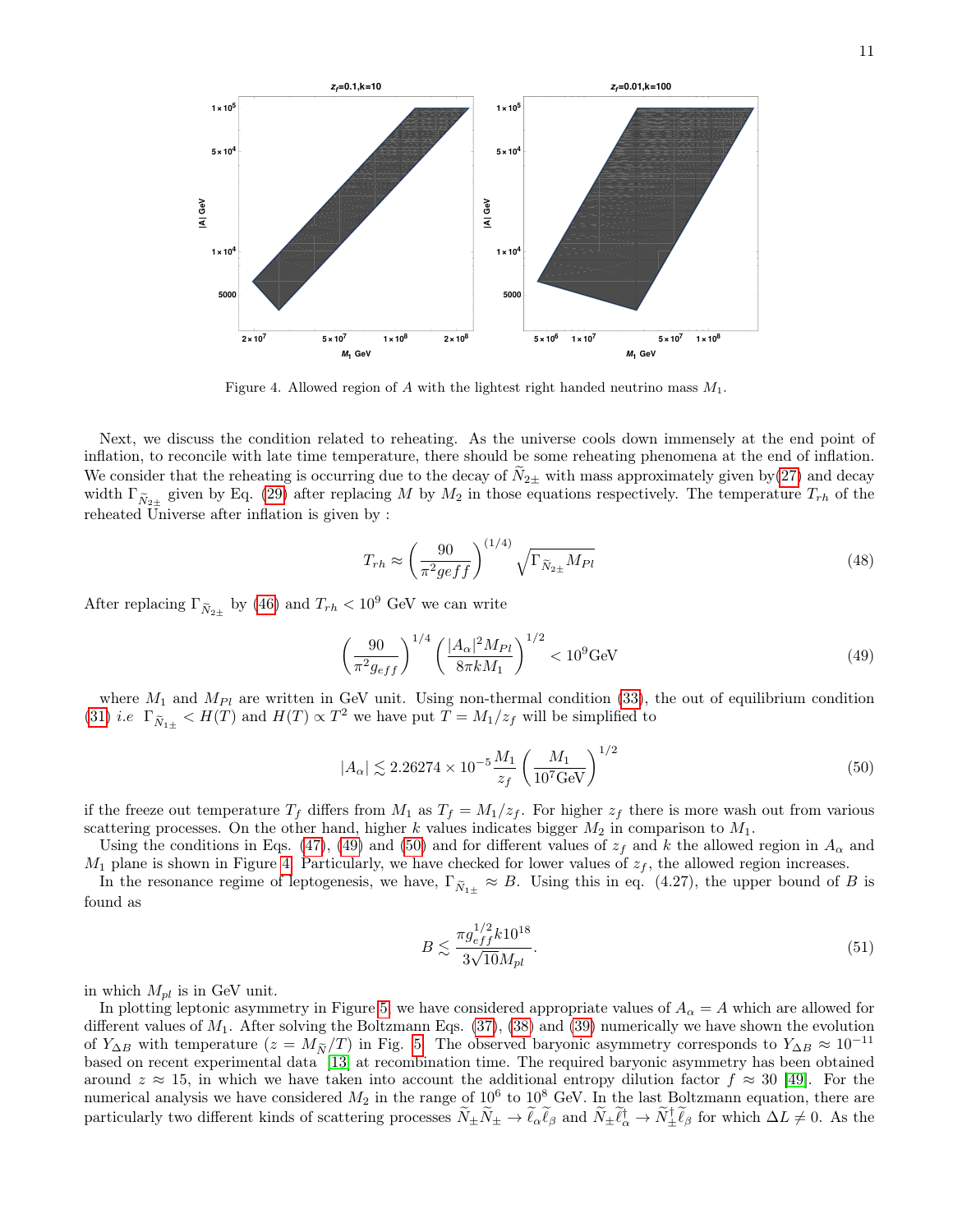

<span id="page-11-1"></span>Figure 5. Y<sub>△B</sub> versus  $z = M/T$  for lightest Right Handed Neutrino mass and soft breaking parameters A and B as mentioned in figure.

lepton number violation of the decay process and that of the two scattering processes is same, so they enhance the asymmetry as shown in plot till  $z \approx 0.3$  as dictated by the kinematic and thermal factors of the Boltzmann equation. Later the asymmetry starts dropping and finally reaches the freeze-out temperature around  $z \approx 15$ . For the A, B and  $M_1$  parameters chosen by us, it is found that that the order of B is nearer to Γ, that means we get the proper asymmetry near the resonance as discussed earlier. In this asymmetry plot both blue and orange curve corresponds nearer to resonance condition and suggest B in GeV range. The black dotted line corresponds to the non-resonance condition. In this case, higher values of B and A could be possible.

### <span id="page-11-0"></span>IV. CONCLUSIONS

In the supergravity embedded non-minimal supersymmetric standard model with three heavy right handed neutrino fields and their superpartners, i.e. in Type-I Seesaw superpotential, it is possible to have successful inflation, reheating and leptogenesis. An appropriate choice of no-scale Kähler potential NMSSM superfields results in Starobinsky like inflation from the  $F$ -term potential where the inflation occurs along a sneutrino-Higgs  $D$ -flat direction and gives appropriately different cosmological parameters as observed.

In Type-I Seesaw framework of active neutrino masses, the heavier two have been considered for inflation. In keeping the amplitude consistent with observation, the approximate mass scale for the heaviest right handed neutrino is obtained around  $10^{13}$  GeV as the other parameters in the expression of  $\lambda$  have been assumed not to vary much from 1. As the decay of  $M_2$  has been considered for reheating, the mass scale of it is expected to be below  $10^9$  GeV which is several order below  $M_3$ . The leptonic asymmetry and the leptogenesis mechanism is controlled by  $M_1$  and after numerically solving Boltzmann equations and taking into account various scattering processes, it is found that it could be in the approximate range of  $10^6$  to  $10^8$  GeV. In getting the Starobinsky like potential from  $V_F$  potential with D-flat direction for inflation, two Yukawa couplings  $Y_{23}$  and  $Y_{33}$  are required to be of almost same order. Then from seesaw relations of heavy right handed neutrino, it is found that the lightest active neutrino mass should be mainly related with  $M_3$ , while the other light neutrino mass which is slightly heavier than the earlier one, should mainly depend on  $M_2$ . While the heaviest one among three light neutrino masses should depend mainly on  $M_1$ .

The soft susy breaking A and B parameters have played role in leptogenesis. Using the non-thermal condition in soft leptogenesis, the out of equilibrium condition and also using the upper bound on reheating temperature, the allowed region in A and  $M_1$  plane has been found. Using resonance condition in soft leptogenesis as well as the condition on reheating temperature, the constraint on B parameter has been obtained. Constraining these soft parameters could give us some understanding of the hidden sector spontaneous symmetry breaking in Supergravity as well as signify the low-energy phenomenology of Non-minimal Supersymmetric Standard model.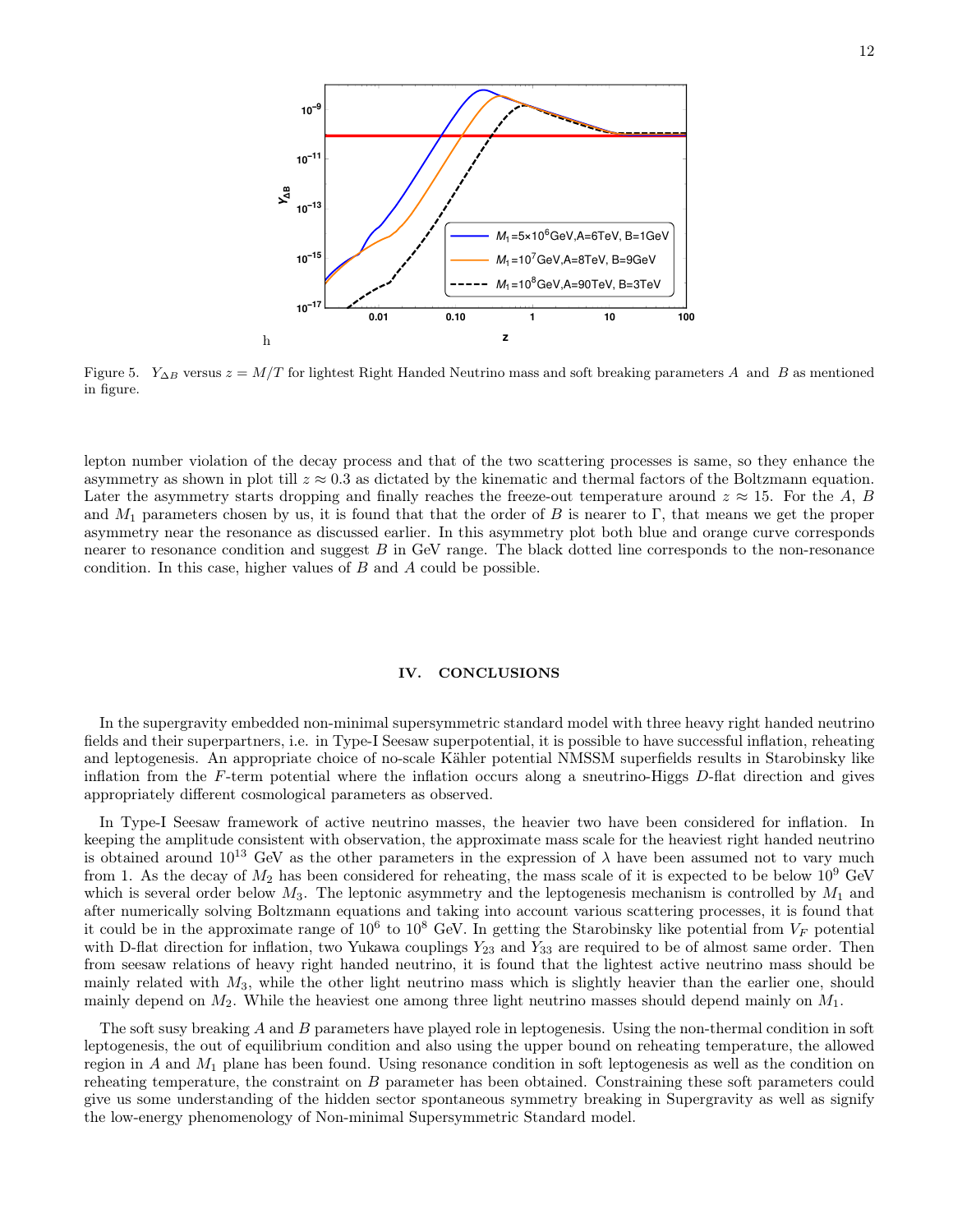#### ACKNOWLEDGEMENTS

I. A. B would like to thank Department of Science and Technology (DST), Govt. of India for financial support through Inspire Fellowship [Department of Science and Technology, Ministry of Science and Technology, (DST/ INSPIRE Fellowship/2014/IF140038), (Republic of India/ IN)]. I.A.B. would also like to thank Yogesh Jangra for useful discussions on cosmological observables. GKC would like to thank University Grants Commission, Govt. of India to provide financial support via Dr. D. S. Kothari Postdoctoral Fellowship (Grant No. BSR/PH/2017-18/0026). G.K.C. also would like to thank Prof. Subhendra Mohanty and Dr. Najimuddin Khan for

useful discussions.

- <span id="page-12-0"></span>[1] A. H. Guth, [Phys. Rev. D](https://journals.aps.org/prd/abstract/10.1103/PhysRevD.23.347) 23, 347 (1981).
- [2] A. D. Linde, [\[Phys. Lett.](https://www.sciencedirect.com/science/article/pii/0370269382912199) 108B (1982) 389].
- [3] A. H. Guth and S. Y. Pi, [\[Phys. Rev. Lett.](https://link.aps.org/doi/10.1103/PhysRevLett.49.1110) 49, 1110 (1982)].
- [4] A. D. Linde, [Phys. Lett. **129B**[, 177 \(1983\)\].](https://www.sciencedirect.com/science/article/pii/0370269383908377)
- <span id="page-12-1"></span>[5] P. J. Steinhardt and M. S. Turner, [\[Phys. Rev. D](https://journals.aps.org/prd/abstract/10.1103/PhysRevD.29.2162) 29, 2162 (1984)].
- <span id="page-12-2"></span>[6] L. Randall and R. Sundrum, Phys. Rev. Lett. 83[, 3370-3373 \(1999\)](https://journals.aps.org/prl/abstract/10.1103/PhysRevLett.83.3370)
- [7] L. Randall and R. Sundrum, Phys. Rev. Lett. 83[, 4690-4693 \(1999\)](https://journals.aps.org/prl/abstract/10.1103/PhysRevLett.83.4690)
- [8] R. Maartens and K. Koyama, [Living Rev. Rel.](https://link.springer.com/article/10.12942/lrr-2010-5) 13, 5 (2010)
- [9] D. Langlois, [Prog. Theor. Phys. Suppl.](https://academic.oup.com/ptps/article/doi/10.1143/PTPS.148.181/1880966) 148, 181-212 (2003)
- <span id="page-12-3"></span>[10] R. Adhikari, M. R. Gangopadhyay and Yogesh,Eur. Phys. J. C 80[, no.9, 899 \(2020\)](https://link.springer.com/article/10.1140/epjc/s10052-020-08460-3)
- <span id="page-12-4"></span>[11] G. K. Chakravarty, S. Mohanty and G. Lambiase, Int. J. Mod. Phys. D 26[, no.13, 1730023 \(2017\)](https://www.worldscientific.com/doi/abs/10.1142/S0218271817300233)
- <span id="page-12-5"></span>[12] D. G. Cerdeno and C. Munoz, PoS corfu98[, 011 \(1998\)](https://pos.sissa.it/001/011/pdf)
- <span id="page-12-6"></span>[13] Planck 2018 Collaboration, Y. Akrami et al., [\[arXiv: 1807.06211\[astro-ph.CO\]\].](https://arxiv.org/abs/1807.06211)
- <span id="page-12-7"></span>[14] P. Ade et al. [BICEP2 and Keck Array], [Phys. Rev. Lett.](https://journals.aps.org/prl/abstract/10.1103/PhysRevLett.121.221301) 121, 221301 (2018)
- <span id="page-12-8"></span>[15] F. L. Bezrukov and M. Shaposhnikov, Phys. Lett. B 659[, 703-706 \(2008\)](https://www.sciencedirect.com/science/article/pii/S0370269307014128?via%3Dihub)
- <span id="page-12-9"></span>[16] M. B. Einhorn and D. R. T. Jones, Inflation with Non-minimal Gravitational Couplings in Supergravity, JHEP 03 [\(2010\)](https://doi.org/10.1007/JHEP03(2010)026) [026,](https://doi.org/10.1007/JHEP03(2010)026) [[0912.2718](https://arxiv.org/abs/0912.2718)].
- [17] S. Ferrara, R. Kallosh, A. Linde, A. Marrani and A. Van Proeyen, Jordan Frame Supergravity and Inflation in NMSSM, Phys. Rev. **D82** [\(2010\) 045003,](https://doi.org/10.1103/PhysRevD.82.045003) [[1004.0712](https://arxiv.org/abs/1004.0712)].
- [18] H. M. Lee, Chaotic inflation in Jordan frame supergravity, JCAP 1008 [\(2010\) 003,](https://doi.org/10.1088/1475-7516/2010/08/003) [[1005.2735](https://arxiv.org/abs/1005.2735)].
- [19] G. K. Chakravarty, U. K. Dey, G. Lambiase and S. Mohanty, Plateau Inflation in R-parity Violating MSSM, [Phys. Lett.](https://doi.org/10.1016/j.physletb.2016.10.081) B763 [\(2016\) 501–506,](https://doi.org/10.1016/j.physletb.2016.10.081) [[1607.06904](https://arxiv.org/abs/1607.06904)].
- <span id="page-12-10"></span>[20] M. N. Dubinin, E. Yu. Petrova, E. O. Pozdeeva, M. V. Sumin and S. Yu. Vernov, MSSM-inspired multifield inflation, [1705.09624](https://arxiv.org/abs/1705.09624).
- <span id="page-12-11"></span>[21] A. A. Starobinsky, [Phys. Lett. B 91, 99 \(1980\).](https://www.sciencedirect.com/science/article/pii/037026938090670X)
- <span id="page-12-12"></span>[22] J. Ellis, D. V. Nanopoulos and K. A. Olive, No-Scale Supergravity Realization of the Starobinsky Model of Inflation, [Phys.](https://doi.org/10.1103/PhysRevLett.111.129902, 10.1103/PhysRevLett.111.111301) Rev. Lett. 111 [\(2013\) 111301,](https://doi.org/10.1103/PhysRevLett.111.129902, 10.1103/PhysRevLett.111.111301) [[1305.1247](https://arxiv.org/abs/1305.1247)].
- <span id="page-12-13"></span>[23] G. K. Chakravarty and S. Mohanty, Power law Starobinsky model of inflation from no-scale SUGRA, [Phys. Lett.](https://doi.org/10.1016/j.physletb.2015.04.056) **B746** [\(2015\) 242–247,](https://doi.org/10.1016/j.physletb.2015.04.056) [[1405.1321](https://arxiv.org/abs/1405.1321)].
- <span id="page-12-14"></span>[24] L. Alvarez-Gaume, C. Gomez and R. Jimenez, Minimal Inflation, Phys. Lett. B690 [\(2010\) 68–72,](https://doi.org/10.1016/j.physletb.2010.04.069) [[1001.0010](https://arxiv.org/abs/1001.0010)].
- [25] J. Ellis, H. J. He and Z. Z. Xianyu, "New Higgs Inflation in a No-Scale Supersymmetric SU(5) GUT," [Phys. Rev. D](https://journals.aps.org/prd/abstract/10.1103/PhysRevD.91.021302) 91, [no. 2, 021302 \(2015\)](https://journals.aps.org/prd/abstract/10.1103/PhysRevD.91.021302)
- <span id="page-12-15"></span>[26] G. K. Chakravarty, G. Gupta, G. Lambiase and S. Mohanty, Plateau Inflation in SUGRA-MSSM, [Phys. Lett.](https://doi.org/10.1016/j.physletb.2016.06.053) B760 [\(2016\) 263–266,](https://doi.org/10.1016/j.physletb.2016.06.053) [[1604.02556](https://arxiv.org/abs/1604.02556)].
- <span id="page-12-16"></span>[27] S. Ferrara, R. Kallosh, A. Linde and M. Porrati, Minimal Supergravity Models of Inflation, [Phys. Rev.](https://doi.org/10.1103/PhysRevD.88.085038) D88 (2013) [085038,](https://doi.org/10.1103/PhysRevD.88.085038) [[1307.7696](https://arxiv.org/abs/1307.7696)].
- [28] F. Farakos, A. Kehagias and A. Riotto, On the Starobinsky Model of Inflation from Supergravity, [Nucl. Phys.](https://doi.org/10.1016/j.nuclphysb.2013.08.005) **B876** [\(2013\) 187–200,](https://doi.org/10.1016/j.nuclphysb.2013.08.005) [[1307.1137](https://arxiv.org/abs/1307.1137)].
- [29] S. Ferrara, P. Fre and A. S. Sorin, Fortsch. Phys. 62 [\(2014\) 277–349,](https://doi.org/10.1002/prop.201400003) [[1401.1201](https://arxiv.org/abs/1401.1201)].
- [30] K. Nakayama, K. Saikawa, T. Terada and M. Yamaguchi, "Structure of  $KA\oplus$  her potential for D-term inflationary attractor models,"JHEP 1605[, 067 \(2016\)](https://link.springer.com/article/10.1007%2FJHEP05%282016%29067)
- <span id="page-12-17"></span>[31] G. K. Chakravarty, N. Khan and S. Mohanty, [Adv. High Energy Phys.](https://www.hindawi.com/journals/ahep/2020/2478190/) 2020, 2478190 (2020)
- <span id="page-12-18"></span>[32] I. Garg and S. Mohanty, Int. J. Mod. Phys. A 33, no. 21, 1850127 (2018)
- <span id="page-12-19"></span>[33] M. Hirsch, H. V. Klapdor-Kleingrothaus and S. G. Kovalenko, Phys. Lett. B 398 [\(1997\), 311-314](https://www.sciencedirect.com/science/article/abs/pii/S0370269397002347?via%3Dihub)
- [34] Y. Grossman and H. E. Haber, Phys. Rev. Lett. 78 [\(1997\), 3438-3441](https://journals.aps.org/prl/abstract/10.1103/PhysRevLett.78.3438)
- <span id="page-12-20"></span>[35] E. J. Chun, Phys. Lett. B 525 [\(2002\), 114-120](https://www.sciencedirect.com/science/article/pii/S0370269301014368)
- <span id="page-12-21"></span>[36] G. D'Ambrosio, G. F. Giudice and M. Raidal, [Phys. Lett. B](https://www.sciencedirect.com/science/article/pii/S0370269303014187?via%3Dihub) 575, 75 (2003).
- <span id="page-12-22"></span>[37] Y. Grossman, T. Kashti, Y. Nir and E. Roulet, [Phys. Rev. Lett.](https://journals.aps.org/prl/abstract/10.1103/PhysRevLett.91.251801) 91, 251801 (2003)